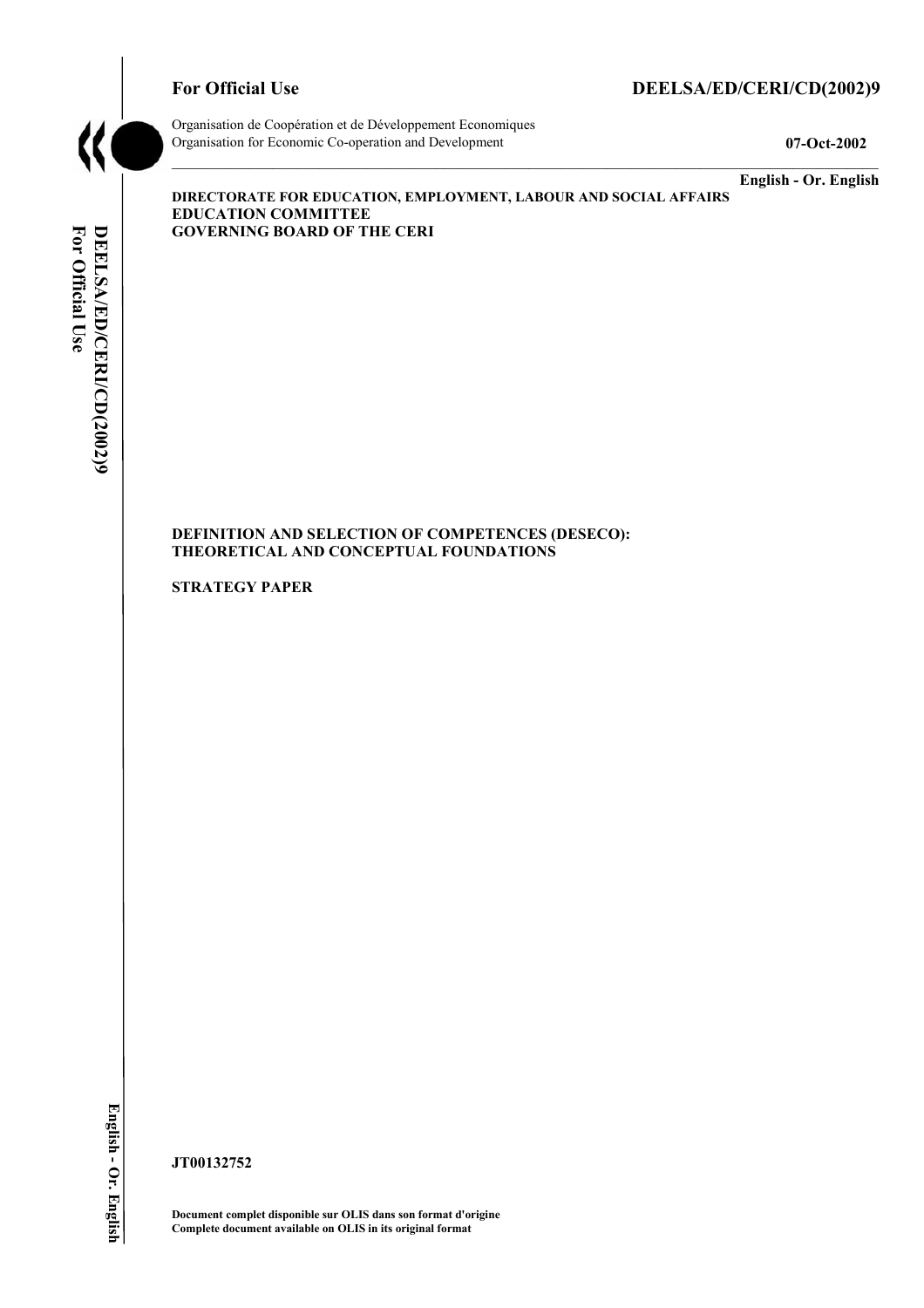### (Note by the Secretariat)

 $1.$ This document describes the main conclusions reached over the course of the program of work on the Definition and Selection of Competencies (DeSeCo) conducted under the OECD programme on education indicators (INES) over the period 1998-2002. The project was led by the Swiss Federal Statistics Office and supported by the US National Center for Education Statistics and Statistics Canada.

The focus of this Strategy Paper, prepared by the DeSeCo team, is on the theoretical and  $2.$ conceptual foundations for the definition and selection of key competencies, and their implications for the development, in the short, medium and long-term, of a coherent program for the assessment of key competencies.

This document has been considered by the INES Strategic Management Group (SMG) in  $\overline{3}$ . preparation for the Joint Meeting of the Education Committee and the CERI Governing Board. SMG comprises members of those two bodies and also representatives of the Employment, Labour and Social Affairs Committee to which this document will also be referred.

 $4.$ The work of DeSeCo and this Strategy Paper along with the forthcoming Final Report, in particular, are of direct relevance to the development of the OECD Programme for International Student Assessment (PISA) and to any future programme assessing adult competencies. The document has been referred to the INES Network A on educational outcomes which undertakes developmental work for PISA. It will also be provided to any developmental group established to plan for assessments of adult competencies.

- $5<sub>1</sub>$ In the terms proposed by the Strategic Management Group, the meeting is invited to:
	- EXPRESS its appreciation of the great value of the DeSeCo activity, and the effort which had gone into it:
	- WELCOME the report of DeSeCo and endorse its value as a foundation for further work;
	- NOTE and ENDORSE the particular importance of an overarching conceptual framework. such as that provided by DeSeCo, in underpinning the assessment of competencies:
	- DRAW ATTENTION to the value of the threefold DeSeCo categorisation (acting autonomously, using tools interactively, and functioning in socially heterogeneous groups) in mapping and further conceptualising key competencies.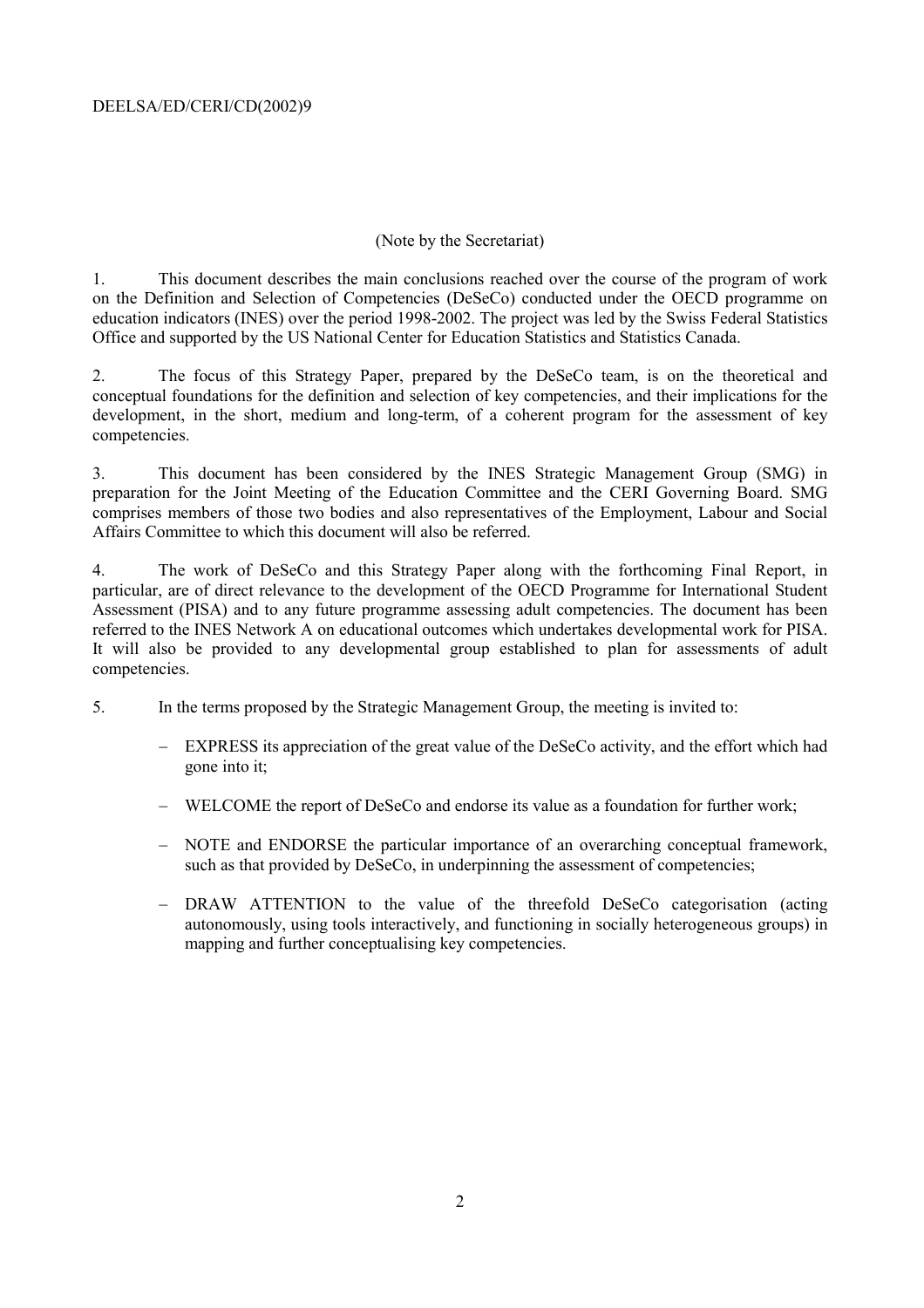# **TABLE OF CONTENTS**

| 6. The OECD is invited to recognize the implications of DeSeCo's work for the development of a coherent cyclical asse |  |
|-----------------------------------------------------------------------------------------------------------------------|--|
|                                                                                                                       |  |
|                                                                                                                       |  |
|                                                                                                                       |  |
|                                                                                                                       |  |
|                                                                                                                       |  |
|                                                                                                                       |  |
|                                                                                                                       |  |
| Validation and continuous refinement of the overarching conceptual framework 22                                       |  |
|                                                                                                                       |  |
|                                                                                                                       |  |
|                                                                                                                       |  |
|                                                                                                                       |  |
| Broad and important demands in the economic, political, and other social fields and their implications                |  |
|                                                                                                                       |  |
|                                                                                                                       |  |
|                                                                                                                       |  |
|                                                                                                                       |  |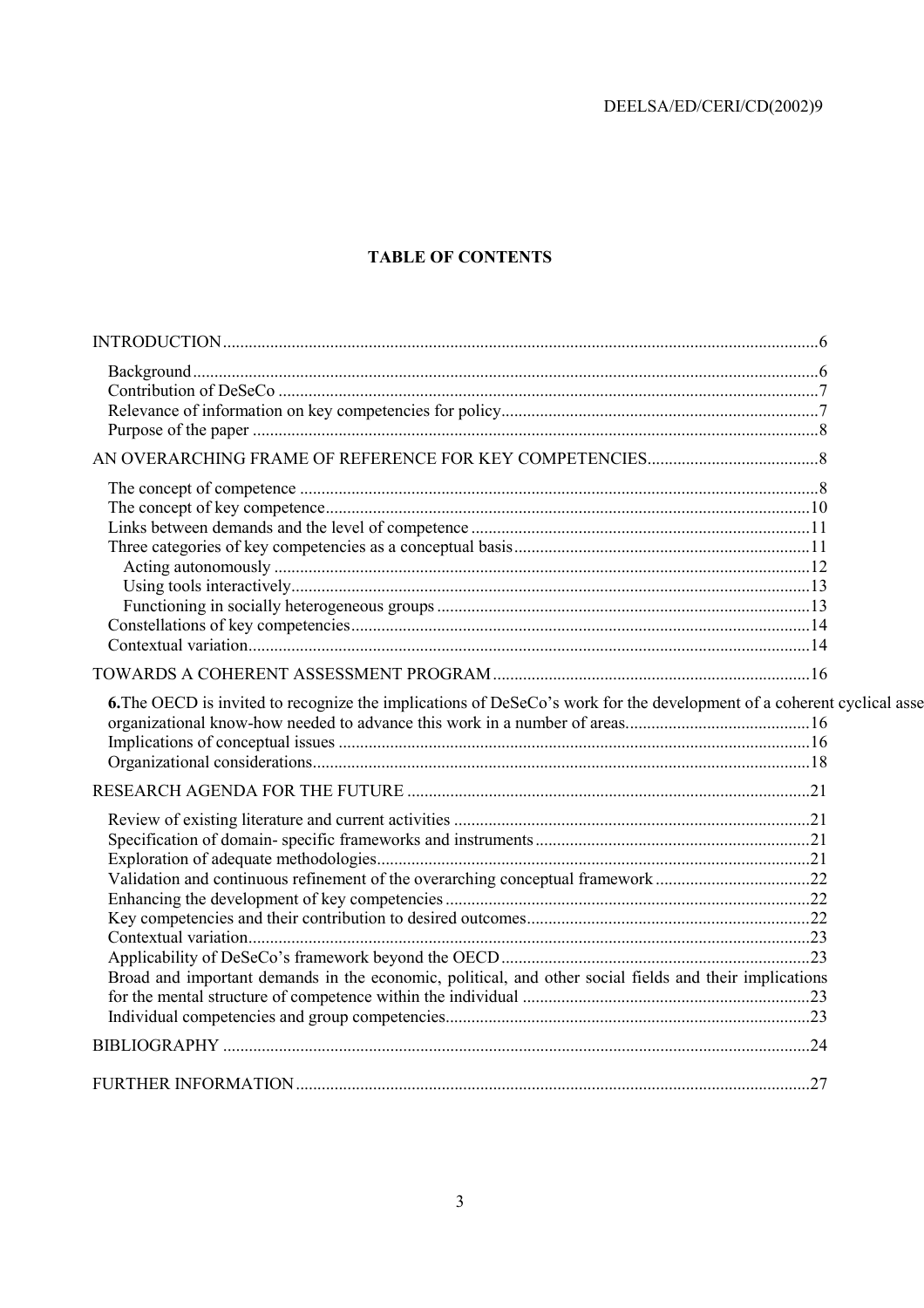## DEFINITION AND SELECTION OF COMPETENCIES (DESECO): **THEORETICAL AND CONCEPTUAL FOUNDATIONS**

### **STRATEGY PAPER<sup>1</sup>**

# AN OVERARCHING FRAME OF REFERENCE FOR A COHERENT ASSESSMENT AND **RESEARCH PROGRAM ON KEY COMPETENCIES**

 $\mathbf{1}$ This document describes the main conclusions reached over the course of the DeSeCo program of work, 1998-2002, in particular as these concern theoretical and conceptual foundations for the definition and selection of key competencies, and their implications for the development, in the short-, medium- and long-term, of a coherent program for the assessment of key competencies.

- The DeSeCo Steering Group<sup>2</sup> invites the OECD to:  $\overline{2}$ .
	- ENDORSE the need for member countries to focus on and invest in key competencies for all that contribute to personal, social, and economic well being  $-$  as well as to invest adequate resources in foundation learning to ensure that everyone acquires and maintains the basic skills of reading, writing, and calculating.
	- AFFIRM a commitment to pursue a coherent program for the assessment of competencies to include both young people and adults and to be conducted on a regular cycle.
	- ENCOURAGE the use of the overarching conceptual framework provided by DeSeCo as a frame of reference for a coherent assessment program, including the development of assessment instruments, appropriate methodologies, and policy relevant indicators on the competencies of both young people and adults, as well as a coordinated research program.
	- ACKNOWLEDGE that future assessments should be further developed by building on the experiences of existing studies, in particular the Programme for International Student Assessment (PISA) and the Adult Literacy and Lifeskills (ALL) Survey. Significant research and development work is indispensable.
	- RECOGNIZE the benefits of international and interdisciplinary collaboration and the need to invest in a coherent research and development program that includes both theoretical and empirical work
	- NOTE that the building and conduct of such a coherent assessment program is a long-term endeavor that will need sustained political and financial support over many years.
	- ESTABLISH, as a necessary first step, a coordinated long-term, interdisciplinary research and development activity under the auspices of OECD, and appropriate mechanisms for setting priorities and coordinating investments.

This paper, an executive summary of the DeSeCo final report (forthcoming), was authored by Dominique Simone Rychen (Swiss Federal Statistical Office) and Laura Hersh Salganik (Education Statistics Services Institute, American Institutes for Research). The authors would like to acknowledge the valuable contributions of members of the DeSeCo Steering Group and express their thanks to the many individuals who commented on earlier drafts.

 $\sqrt{2}$ The DeSeCo Steering Group is composed of senior officials of the sponsoring institutions, the Swiss Federal Statistical Office (Heinz Gilomen), the U.S. National Center for Education Statistics (Eugene Owen), Statistics Canada (Scott Murray), and of the OECD Secretariat (Barry McGaw, Andreas Schleicher).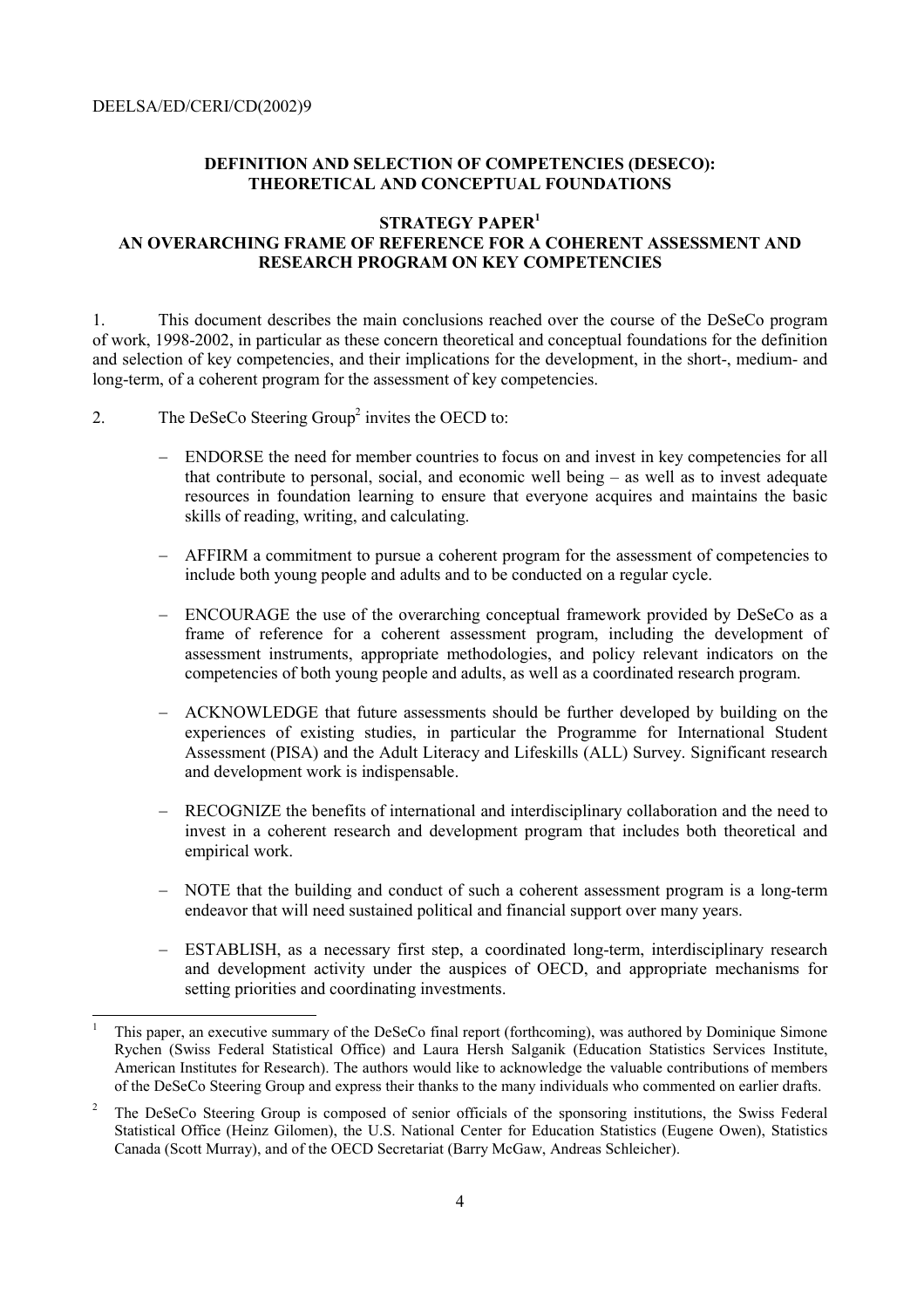- ENCOURAGE governments to implement, as a means to furthering the work on adult competence, a cyclical assessment, starting with the current ALL survey (with the possibility of a second round, provisionally scheduled for 2004-05) and followed by a common coherent assessment beginning in 2010.
- SEEK partnerships with other international organizations and to establish appropriate  $\overline{\phantom{0}}$ mechanisms for coordinating efforts related to international comparative assessments and indicators – as well as to the development of competencies in a lifelong learning perspective.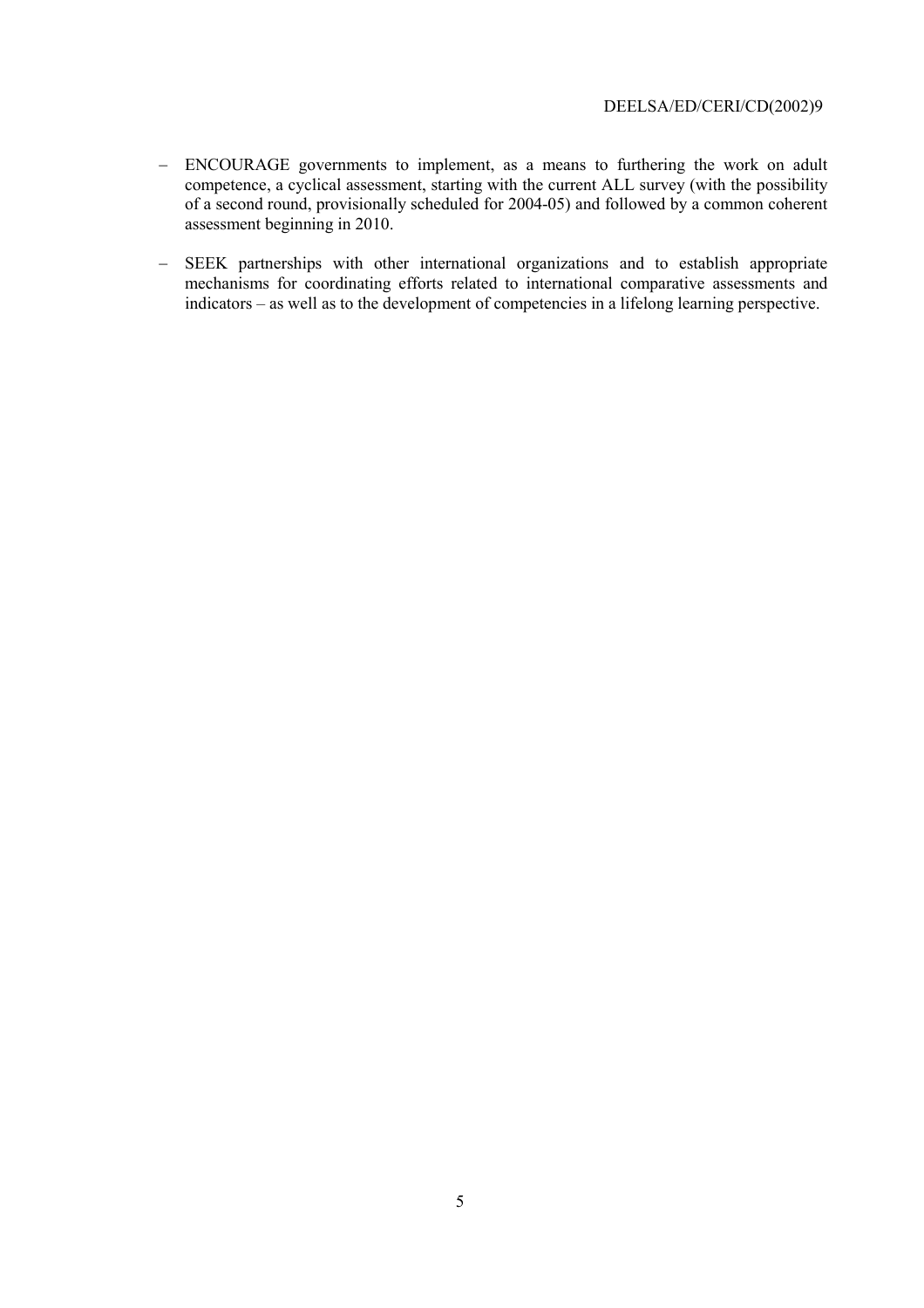# **INTRODUCTION**

#### **Background**

In response to an increasing interest in information about education outcomes and their effects  $\mathcal{E}$ and also to a need for a common overarching conceptual frame of reference for identifying and analyzing key competencies, the program "Definition and Selection of Competencies: Theoretical and Conceptual Foundations" (DeSeCo) was launched in December 1997 under the auspices of the OECD. DeSeCo is led by Switzerland and supported by the United States and Canada.

 $\overline{4}$ The conclusions and recommendations presented here result from this 4-year study conducted under the leadership of the Swiss Federal Statistical Office, in collaboration with the U.S. National Center for Education Statistics, Statistics Canada. It involved scholars representing different disciplines, experts from education, business, labor, health and other relevant sectors and leading representatives from international and national institutions and organizations.

 $5<sub>1</sub>$ The purpose of DeSeCo is to provide a theoretical and conceptual basis for defining and selecting key competencies and a solid foundation for the continued development of statistical indicators of individually based competencies in the future. It also aims to establish a reference point for interpreting empirical results in relation to the outcomes of learning and teaching. Further, it offers an input to the debate about which competencies should be given priority when education curricula and training programs are being reformed or reorganized.

The work of DeSeCo was designed to be complementary to past and current OECD international 6 empirical studies, in particular the International Adult Literacy Survey (IALS), the Programme for International Student Assessment (PISA), and the Adult Literacy and Lifeskills (ALL) survey. Throughout the life of the project, DeSeCo has recognized the value of ongoing iteration between theoretical and empirical work, and has maintained close ties with these and other international surveys.

Recognizing that sustainable development, social welfare, cohesion and justice, as well as  $7<sub>1</sub>$ personal well-being, are closely bound to human and social capital,  $DeSeCo - as a theory- and policy$ oriented study – has focused on fundamental questions related to desirable and important competencies from a broad interdisciplinary and international perspective.

DeSeCo's focus is on competencies that matter both at the individual and societal level and in 8. working life as well as life outside of work. The analysis and reflection in DeSeCo have not been restricted to what can be learned and taught in schools or to what is currently or readily measurable in large-scale assessments. The main goal of DeSeCo's work is the conception of a broad overarching frame of reference relevant for both the development of individually based key competencies in a lifelong learning perspective and for the assessment of these competencies.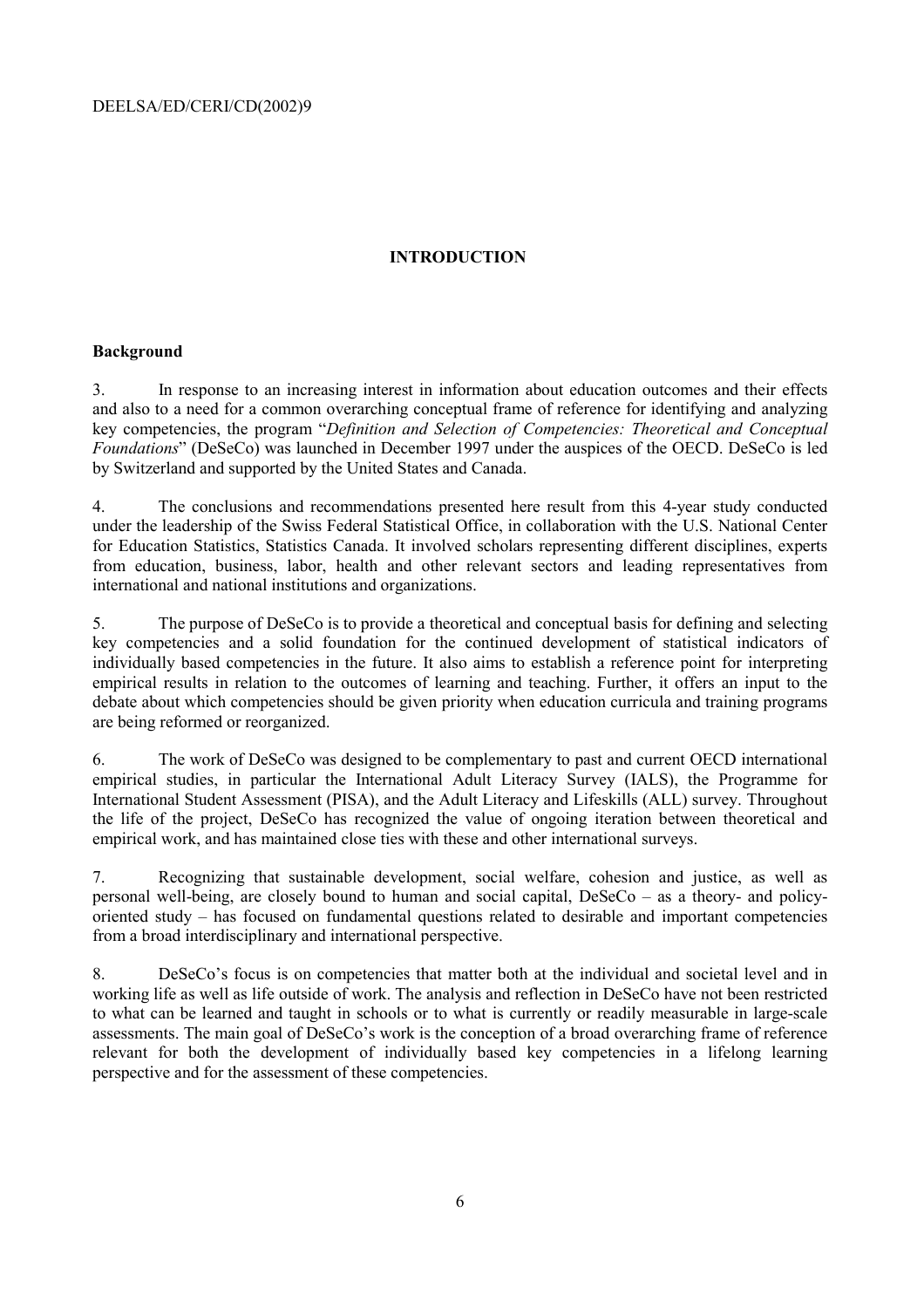DeSeCo has concentrated on individually based competencies<sup>3</sup>. Defining competencies at the 9. individual level, however, does not preclude the relevance of group or institutional competencies. However, the concept of collective competence raises other fundamental questions not addressed by DeSeCo.

 $10<sub>l</sub>$ The various contributions to the DeSeCo Program and the elaborated findings which are published in *Defining and Selecting Key Competencies* (2001), the symposium volume and final report (forthcoming in spring 2003) constitute relevant source and reference material for the continuing discussion about key competencies and for future research and development in this field.

### **Contribution of DeSeCo**

DeSeCo offers theoretical and conceptual foundations for the definition and selection of 11. competencies that lead to important economic and social outcomes. The conceptual insights produced by DeSeCo provide a basis for the elaboration of a coherent assessment and research program, which will result in a stronger theoretical underpinning for international surveys. DeSeCo offers a basis for building a consensus as to which new areas of competence should be included in future international comparative assessments, and which new statistical indicators of competencies should be developed for both young people and adults. Further, the proposed frame of reference constitutes a basis for situating existing domain-specific assessment frameworks and empirical results – particularly those from the PISA and ALL studies – in a broader conceptual context, and for making more explicit what is actually being measured and what is not

DeSeCo's overarching frame of reference offers a starting point for the discussion of policies and  $12.$ programs for the development of key competencies in a lifelong learning perspective.

### Relevance of information on key competencies for policy

13. Comprehensive comparative data on key competencies of young people and adults would serve a broad range of uses and users. Such data would be particularly important to public policy makers in two broad domains – economic policy and social policy, including education policy.

 $14$ In the area of economic policy, comparative data would shed light on the degree to which a shortage of key competencies constitutes a barrier to achieving high rates of economic growth that, in turn, flow from high rates of technical, organizational and product innovation. These concerns are particularly acute given the rapidly increasing demand for competencies implied in advanced information-intense production technologies and organizational structures. The relatively small size of incoming youth cohorts in OECD member countries, the removal of barriers to trade and the rapid growth of skilled labor in a range of developing countries contribute to the urgency of understanding the macroeconomic impact of key competencies on the performance of OECD members.

15 In the area of social policy, comparative data on competencies would contribute in several ways. Most importantly, such information would shed light on the degree to which competence, or the lack of it, poses a barrier to full and equitable participation in the labor market, generally or for specific groups. It

 $\overline{\mathbf{3}}$ The terms "skills and "competencies" are not used as synonyms. Skills is used to designate an ability to perform complex motor and/or cognitive acts with ease, precision, and adaptability to changing conditions, while the term competence designates a complex action system encompassing cognitive skills, attitudes and other non-cognitive components.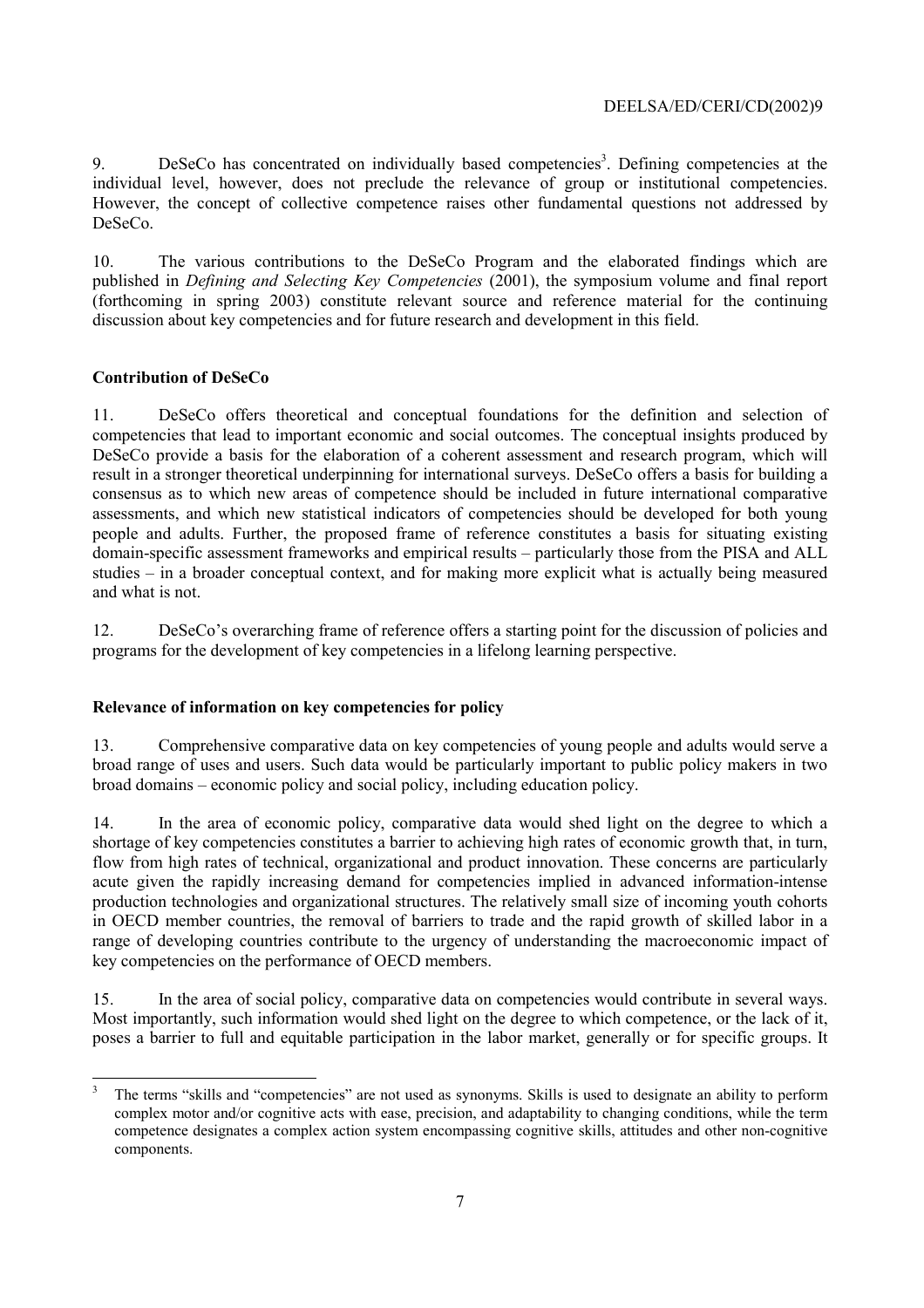would also allow for more thoughtful analyses of how competence fosters the development of social capital, including broader civic and democratic engagement and the maintenance of independence for senior citizens. Finally, monitoring the levels and social distribution of competence flowing out of the education system provides an important measure of educational efficiency.

#### Purpose of the paper

 $16<sup>1</sup>$ This paper presents, in a succinct form, the relevant elements of an overarching frame of reference that would make possible a common understanding of those competencies that are important for OECD member countries and possibly beyond, and would enable a coherent discourse to take place. It establishes definitional, normative, and conceptual criteria for the individually based competencies required for effective participation in modern democratic societies and for coping with broad societal problems and demands. It highlights a number of competencies that matter for an overall successful life and for a well-functioning society.

The main propositions and conclusions about competencies and related topics which have  $17<sub>1</sub>$ emerged from the DeSeCo project, together with some implications for a coherent assessment and research program, are put forward here for consideration by the OECD, and most specifically its Education Committee, the Employment, Labour and Social Affairs Committee and the Governing Board of its Centre for Educational Research and Innovation.

### AN OVERARCHING FRAME OF REFERENCE FOR KEY COMPETENCIES

For the purpose of strengthening the assessment of competencies and the indicators related 18 to them, the OECD is invited to ENCOURAGE the use of the following perspectives as an overarching common framework.

DeSeCo recommends:

### The concept of competence

### ADOPTING a concept of competence in which a competence is defined as the ability to meet demands or carry out a task successfully, and consists of both cognitive and noncognitive dimensions.

A competence is defined as the ability to meet individual or social demands successfully, or to 19. carry out an activity or task. This external, demand-oriented, or functional approach has the advantage of placing at the forefront the personal and social demands facing individuals. This demand-oriented definition needs to be complemented by a conceptualization of competencies as internal mental structures - in the sense of abilities, capacities or dispositions embedded in the individual. Each competence is built on a combination of interrelated cognitive and practical skills, knowledge (including tacit knowledge), motivation, value orientation, attitudes, emotions, and other social and behavioral components that together can be mobilized for effective action (Figure 1). Although cognitive skills and the knowledge base are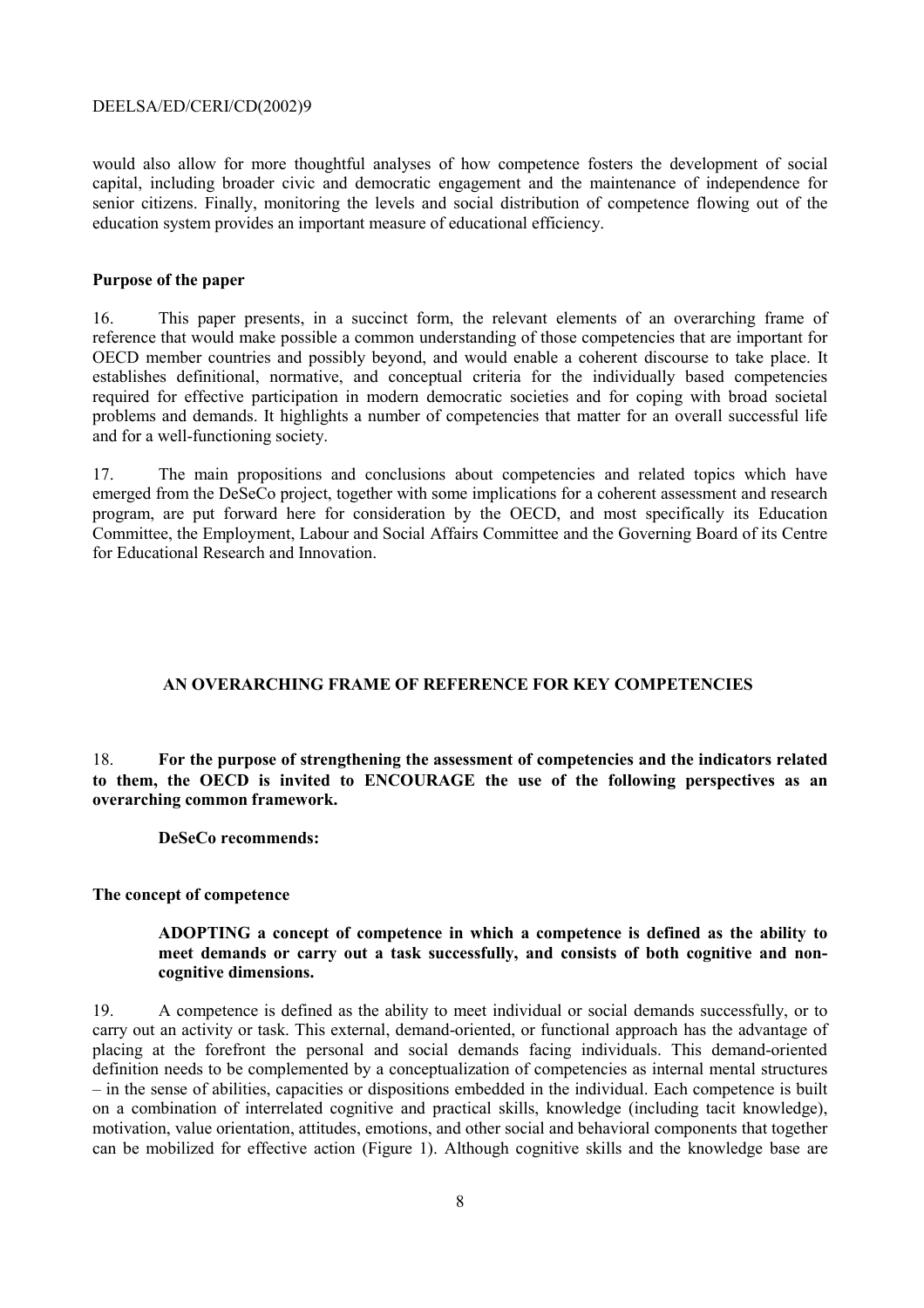critical elements, it is important not to restrict attention to these components of a competence, but to include other aspects such as motivation and value orientation.



## RECOGNIZING that competencies are only observable in actual actions taken by individuals in particular situations. External demands, individual capacities or dispositions, and contexts are all part of the complex nature of competencies.

20. Competencies are manifested (or observable) in the actions an individual undertakes in particular situations or contexts (i.e. both the immediate surroundings and the larger socio-economic and political environment). They do not exist internally, independent of action (which implies intentions, reasons and goals). This conceptualization is holistic in the sense that it integrates and relates external demands, individual attributes (including ethics and values), and context as essential elements of competent performance.

### ACKNOWLEDGING that competencies are acquired and developed throughout life and can be learned and taught in a variety of institutions and other settings. A favorable material, institutional and social environment is necessary for the development of competencies.

21. A competence is developed through action and interaction in formal and informal educational contexts. Thus, competence development does not only refer to school-related teaching and learning. Besides the education system other institutions are also responsible for the transmission and development of the necessary competencies: the family, the workplace, the mass media, religious and cultural organizations and so on. Further, while the acquisition and maintenance of competencies is in part a matter of personal effort, it should be recognized that it also is contingent upon the existence of a favorable material, institutional and social environment, and appropriate social arrangements.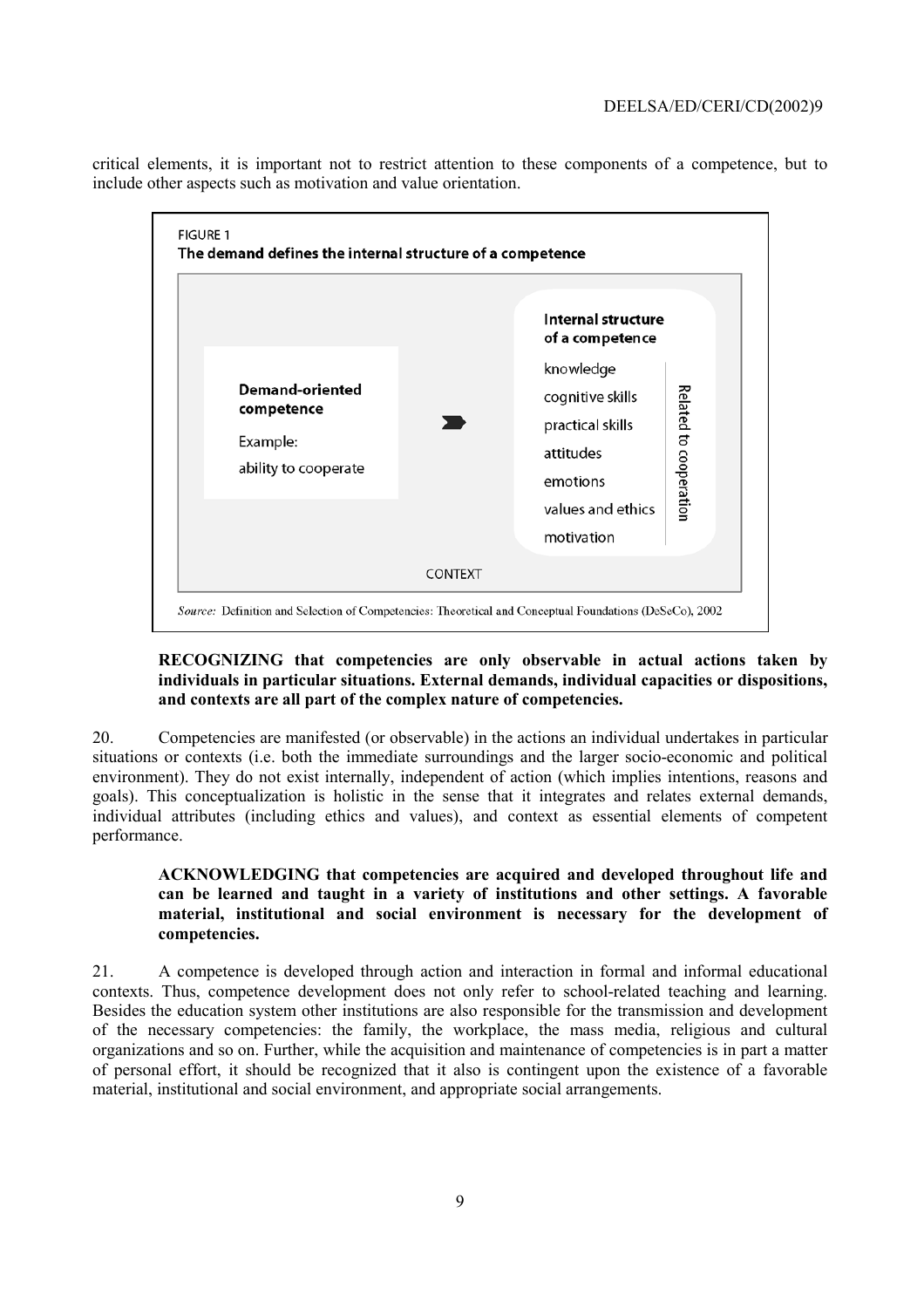### The concept of key competence

### FOCUSING on key competencies, i.e. competencies that are important across multiple areas of life and that contribute to an overall successful life and a well-functioning society.

 $22.$ The notion of key competence is used to designate competencies that enable individuals to participate effectively in multiple contexts or social fields, and that contribute to an overall successful life for individuals and to a well-functioning society (i.e. that lead to important and valued individual and social outcomes). Consistent with the general commitment of OECD countries to expanding opportunities for individuals in various spheres of life, to improving overall living conditions in society, and to investing in the development of competencies for all as a means to these ends, key competencies are defined as being necessary for everyone.

Competencies that are domain-specific  $-$  i.e. do not apply across multiple relevant areas of life 23 (for example, playing the piano or developing policy-relevant indicators), are not necessary for everyone. or are irrelevant to the betterment of individual and societal life – are not deemed to be key competencies. Some competencies, such as playing the piano, may be important for a successful life for particular individuals in some areas of life (such as making a living), but at this level of specificity they are not necessary for everyone and do not apply across multiple social fields (for instance, in the workplace, in family life, in the political sphere or health field).

 $24$ DeSeCo's focus on key competencies does not question the relevance of domain-specific competencies. In fact, key competencies do not substitute for domain-specific competencies. These are necessary, and often constitute important resources for coping with the demands of particular contexts and situations.

### RECOGNIZING that the definition and selection of key competencies depends on what societies value.

25 The definition and selection of key competencies is influenced by what societies value and by what individuals, groups, and institutions within those societies consider important. Therefore, as well as the definitional criteria outlined above, a common vision of the world as a normative reference point is necessary for identifying those competencies that foster social, economic, and personal well being.

### ENDORSING the idea that basic principles of human rights, democratic values, and objectives associated with sustainable development constitute a common, normative basis for selecting key competencies.

26. A number of international conventions and agreements related to human rights and sustainable environmental, economic and social development constitute a solid basis for describing life and society as they *should* be (for example, The Universal Declaration of Human Rights or the Rio Declaration on Environment and Development). Thus basic principles of human rights, democratic value systems and postulated objectives of sustainable development (i.e. integrating environmental protection, economic wellbeing and social equity) can serve as a normative anchoring point for the discourse on key competencies, their selection, and development in an international context.

27. One way to validate key competencies is through examining their relationship with important desired outcomes. Consistent with these international agreements and broad societal objectives, some central characteristics of a successful life at the individual level include: access to economic resources: political participation and influence; access to intellectual resources and information; social networks; close relationships with others; physical and psychological health; personal security; and a sense of accomplishment and enjoyment. At the societal level, peace and security, equality and absence of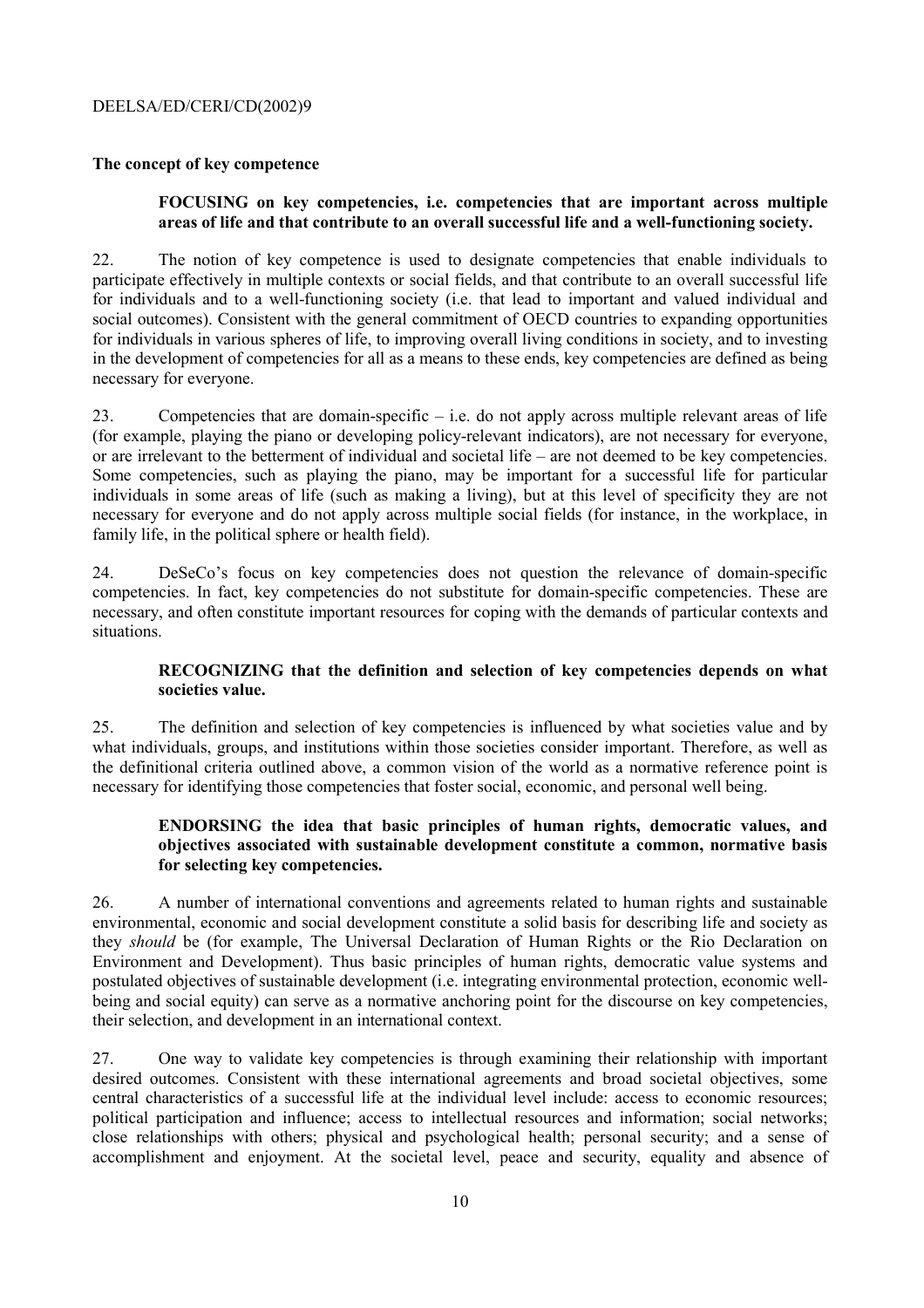discrimination, economic productivity, democratic processes, social cohesion, the realization of human rights and environmental sustainability are critical dimensions that characterize the quality of a society. The question for validation is: Do the identified competencies make significant contributions to a successful life and a well-functioning society, in the sense of these broad desired outcomes?

28. It is also crucial to recognize that investment in individually based competencies constitutes only one strategy for generating sustained socio-economic development and improving living conditions in the world. Economic and social policies related to the production and distribution of goods and services remain a key issue.

### Links between demands and the level of competence

### RECOGNIZING that coping with the manifold complex demands and challenges of modern life facing individuals and society as a whole calls for the development of critical thinking and a reflective and holistic approach to life.

29. Increasing complexity and interdependence are central features of today's world. Societies and individuals are confronted by a plethora of old and new global problems and issues as well as by technological transformation, with varying effects and manifestations at all levels of life: substantial inequality of opportunities and poverty in its various forms; economic change; environmental threats; the digital divide; political instability and insecurity; the fragmentation of communities; new means of communication; and so on. These wide-ranging and varied demands of modern life challenge countries, communities, institutions, organizations, and ultimately individuals.

Many scholars and experts agree that coping with these complex demands – whether they are  $30<sub>1</sub>$ manifested in the workplace, in the political field, in the family, or in other areas of life – calls for the development of a higher mental level of complexity, a so-called self-authoring level that implies critical thinking and a reflective and holistic approach on the part of the individual. A self-authoring order of mental complexity means that individuals can step back from the many expectations and claims of their environment, think for themselves, act against the backdrop of a complex, interdependent and conflictprone environment, take control over their actions based on their own feelings, thoughts, and values, act rather than be acted upon, and author their own life rather than play out the scripts of others. The requirement for this level of mental complexity is an important feature of the key competencies constructed in DeSeCo.

#### Three categories of key competencies as a conceptual basis

### USING the three categories of key competencies established by DeSeCo - acting autonomously, using tools interactively, and functioning in socially heterogeneous groups as a conceptual basis for mapping and describing key competencies.

Successful participation in the world of work, in the surrounding community and society, and in  $31$ family and other social fields requires competent individuals. Based on a body of scholarly literature and on interdisciplinary insights, three theory-grounded, broad categories of key competencies have been constructed. The three categories of key competencies are acting autonomously, using tools interactively, and functioning in socially heterogeneous groups. These categories constitute a conceptual basis for mapping and further conceptualizing the key competencies identified.

 $32$ Both the three categories and the key competencies proposed below (Figure 2) reflect the definition and criteria established in DeSeCo: they depend on a normative frame in which democracy and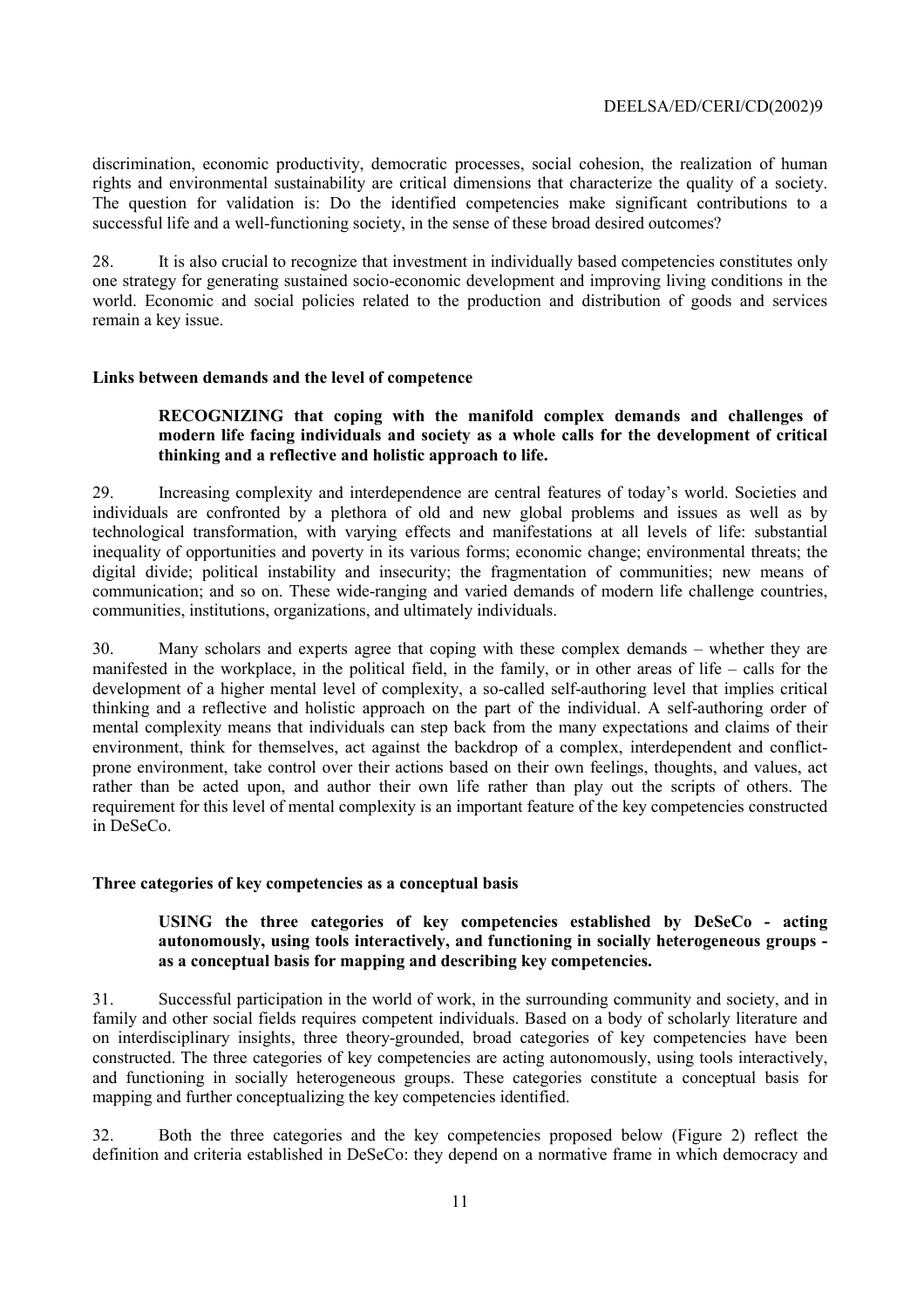respect for human rights are central features; they are considered valid internationally; and they are necessary for coping with complexity of modern life.

33. Although these three constructs are interrelated, each has a specific focus. The focus of "acting" autonomously" is on relative autonomy and identity. "Using tools interactively" concerns an individual's interaction with the world through physical and socio-cultural tools (including language and the traditional academic disciplines.) And the category "functioning in socially heterogeneous groups" emphasizes the individual's interaction with the other, the different other.



### **Acting autonomously**

 $34$ To act autonomously incorporates two central interrelated ideas: the development of personal identity, and the exercise of relative autonomy in the sense of deciding, choosing and acting in a given context. The concept concerns enabling and empowering individuals to develop and express a sense of self, exercise rights, and take responsibilities in the different spheres of life. The exercise of autonomy requires a general orientation toward the future, an awareness of one's environment and an understanding of it that includes how it functions and how one fits into it. Acting autonomously does not mean functioning in social isolation. Instead it means that individuals manage their lives in meaningful ways by exercising control over their living and working conditions and by playing an active part in making their own lives.

- $35.$ The following key competencies are relevant when it comes to acting autonomously:
	- the ability to defend and assert one's rights, interests, responsibilities, limits and needs:  $\overline{\phantom{0}}$

This key competence empowers individuals to put themselves forward as a subject of whom account has to be taken and to make choices as a citizen, as a family member, as a worker, as a consumer and so on

the ability to form and conduct life plans and personal projects: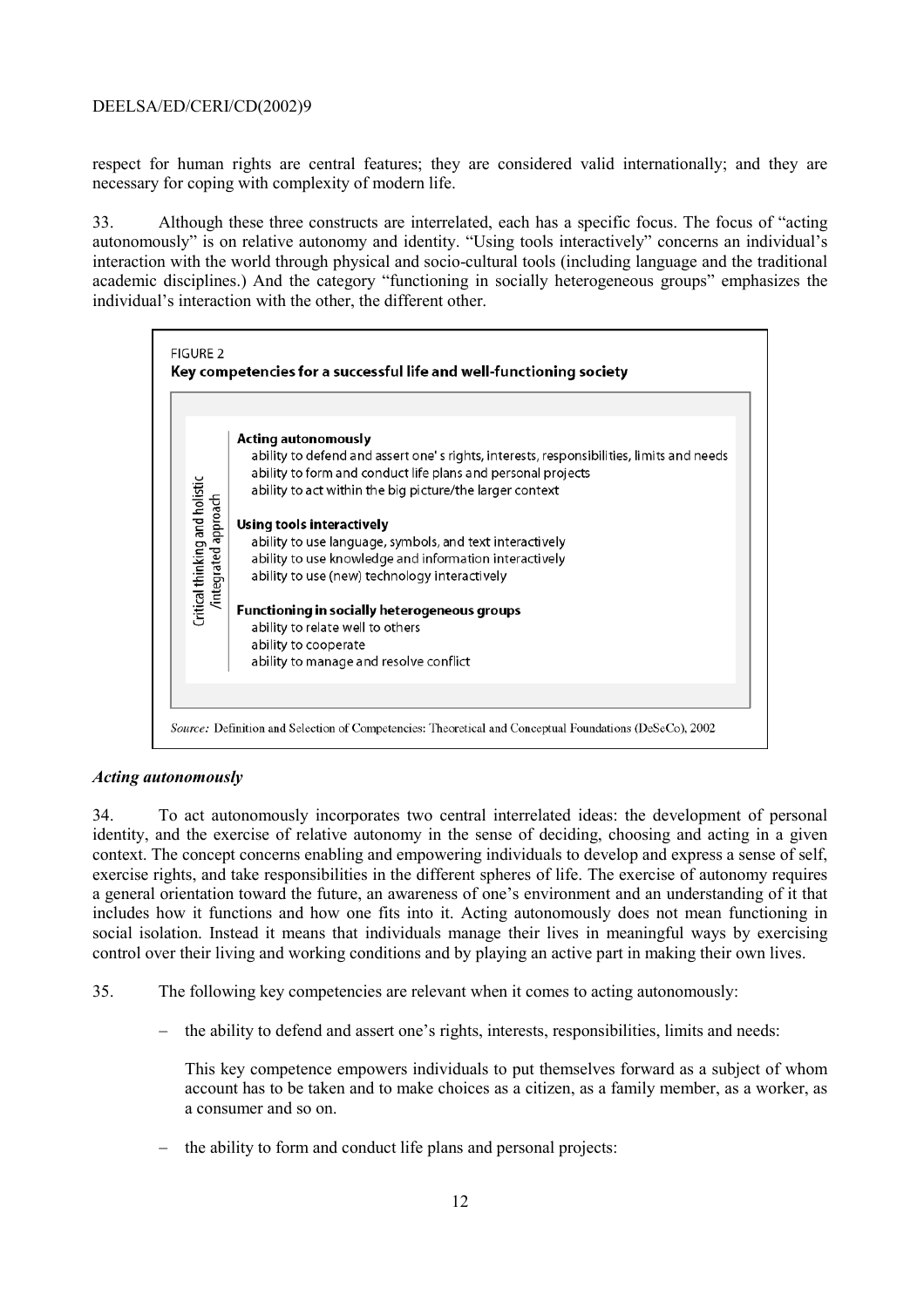This key competence enables individuals to conceptualize and actualize goals that make sense in their lives and are consistent with their values

the ability to act within the big picture/the larger context:

This key competence implies that individuals understand how the larger context functions. their position in it, the issues at stake, and the possible consequences of their actions and take these factors into account when they act.

### **Using tools interactively**

The adverb "interactively" is important. To use a tool interactively and effectively assumes not  $36.$ only a familiarity with the tool itself but also an understanding of how the tool changes the way one can interact with the world. The word "tool" is used in the broadest sense of the term. It encompasses instruments that are relevant to meeting many important everyday and professional demands of modern society, including language, information and knowledge (including the content of the traditional school curriculum), as well as physical entities (such as computers and machines). A tool is not just a passive mediator but instrumental as part of an active dialogue between the individual and his or her environment. Underlying this is the idea that we encounter our world through our cognitive, social, and physical tools. These encounters shape how we make sense of the world and become competent in interaction with it, how we deal with transformation and change, and how we respond to new long-term challenges.

- 37. The following key competencies are relevant when it comes to using tools interactively:
	- the ability to use language, symbols, and text interactively:

This key competence concerns the effective use of language and symbols in various forms and situations to achieve one's goals, to communicate with others, to develop knowledge and potential. It allows individuals to make sense of the world and to participate in dialogues, and thus to interact effectively with their environment.

- the ability to use knowledge and information interactively:

This key competence concerns the effective use of information and knowledge. It enables individuals to manage knowledge and information and to use it as a basis for understanding options, forming opinions, making decisions, and taking actions.

the ability to use (new) technology interactively:

This key competence concerns not only the technical skills required to use the technology in question – for example, a computer and its software – but an awareness of the new forms of interaction that are possible through the use of technology. This competence enables individuals to adapt their behavior in daily life to this potential.

#### Functioning in socially heterogeneous groups

In this category the focus is on the interaction with the "other", the different other. For material 38. and psychological survival, for a sense of self, identity, and social meaning, human beings are dependent on ties to others throughout their lives. Living and participating in multicultural societies and coping with increasing individual and social diversity require the ability to join and function in socially heterogeneous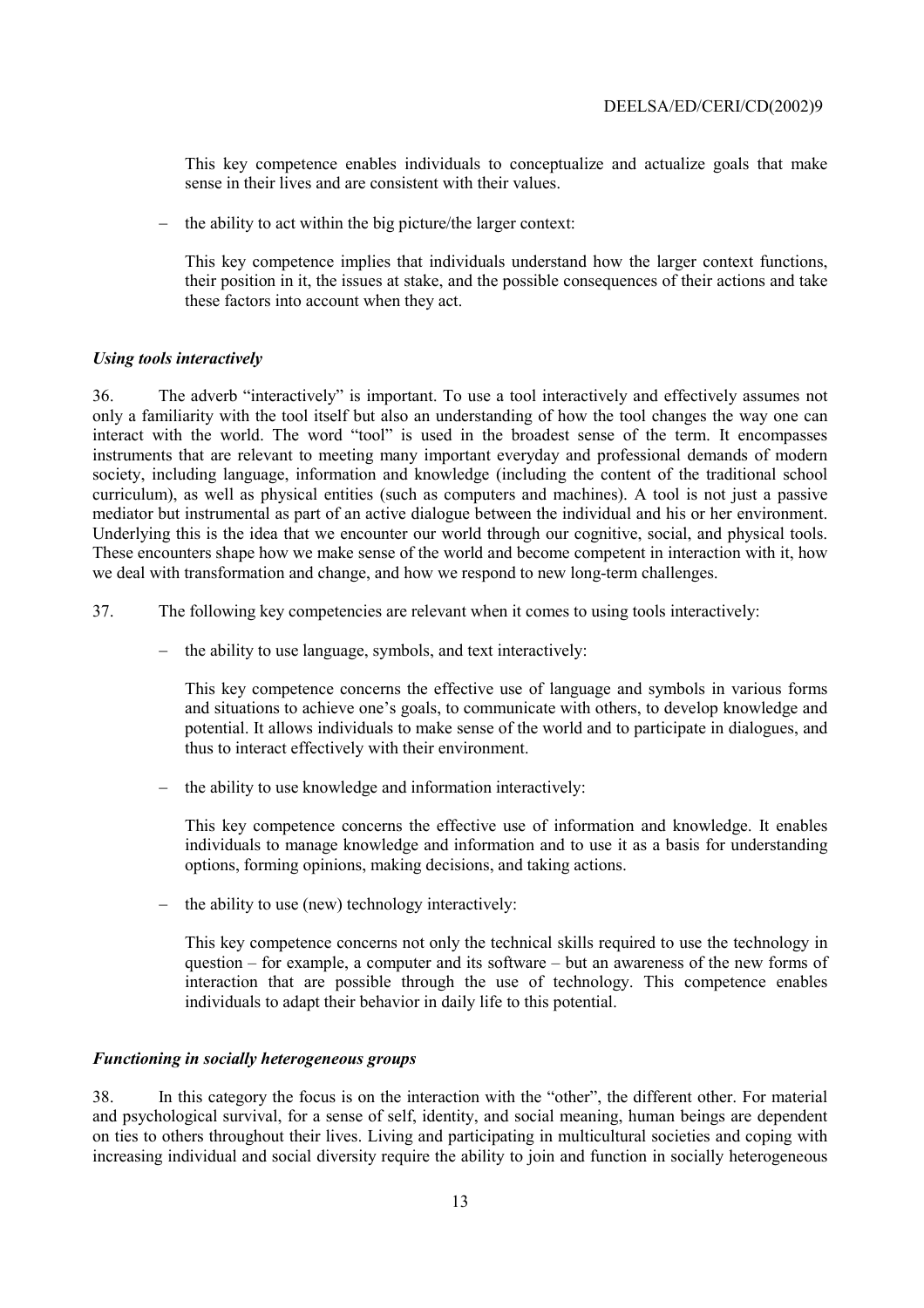groups. This category concerns the effective interaction with other individuals including those whose personalities and backgrounds are different from one's own. It concerns the development of social bonds and coexistence with people who do not necessarily speak the same language (literally or metaphorically) or share the same memory and history. They may adhere to different cultural values or come from different socio-economic backgrounds. These interpersonal or social competencies are particularly relevant for creating social capital.

39. The following key competencies are relevant when it comes to interacting effectively with other people:

- the ability to relate well to others:

This key competence allows individuals to initiate, maintain, and manage personal relationships.

 $-$  the ability to cooperate:

This key competence enables individuals to work together towards a common goal.

- the ability to manage and resolve conflict:

This key competence implies that individuals accept conflict as an inherent aspect of human relationships and approach its management and resolution in a constructive manner.

#### **Constellations of key competencies**

### FOCUSING on constellations of key competencies rather than particular key competencies.

40 For individuals to lead a successful life and contribute to a well-functioning society, they need to be able to mobilize multiple key competencies. Key competencies, however, do not operate independently of each other, but in interrelated patterns. These patterns can be envisioned as constellations, whose forms depend on the individual or social goals in question. Thus, the goals define the constellation  $-$  the interrelating structure – of the key competencies and the particular importance of each competence within this constellation. In Figure 3, the illustrative example suggests that, for instance, for behavior consistent with the goals of sustainable development, acting within the big picture and using knowledge and information interactively are closely related and particularly important, as indicated by the different positions and sizes of the symbols.

### **Contextual variation**

### RECOGNIZING that the socio-economic and cultural context determines the relative importance of the key competencies necessary for an overall successful life and a wellfunctioning society.

 $41.$ The specificities of the constellations, including the relative importance of the key competencies for an overall successful life and a well-functioning society, may differ depending on the socio-economic and cultural context. (Context here can refer to a range of entities, including countries, different social fields or areas of life.)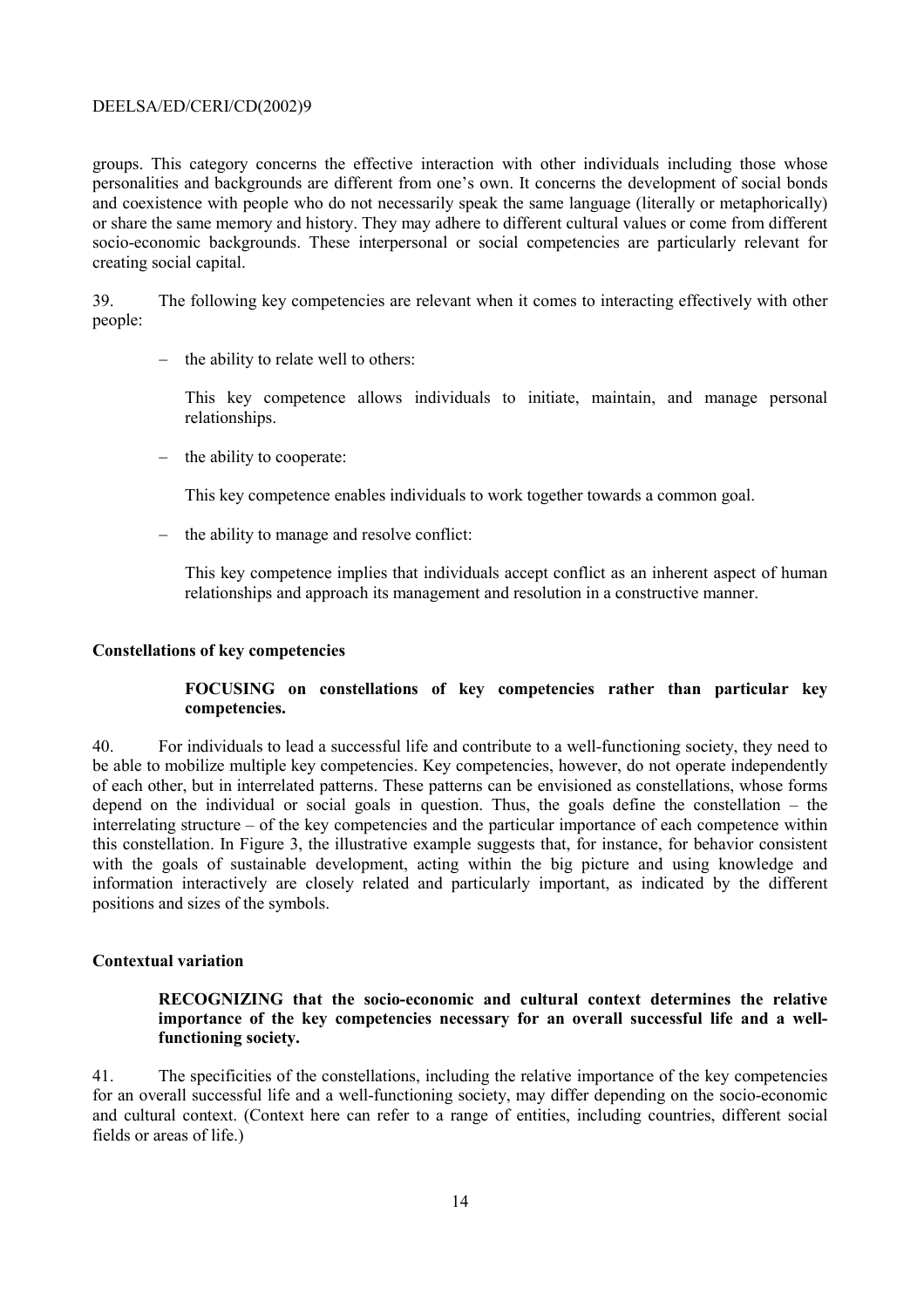

 $42$ The relative importance of the key competencies for an overall successful life and wellfunctioning society in different contexts can be illustrated by conceptualizing a multi-dimensional space defined by the identified key competencies. For purpose of illustration/simplicity we limit the graphical representation to a three-dimensional space defined by acting autonomously, using tools interactively, and functioning in socially heterogeneous groups. Each dimension represents the relationship between competent performance through the mobilization of the key competencies represented in that category (for example "acting autonomously") and a successful outcome. This may be a specific outcome  $-$  a sense of accomplishment, for example – or the totality of desired outcomes (i.e. an overall successful life and a well-functioning society). The graphical representation can be used to locate various contexts in the space depending on the relative importance of each of the three categories of key competencies for contributing to the desired outcomes. For instance, in Figure 4, acting autonomously and functioning in heterogeneous groups are more important in context A than in context B, whereas using tools interactively is more important in context B than in context A.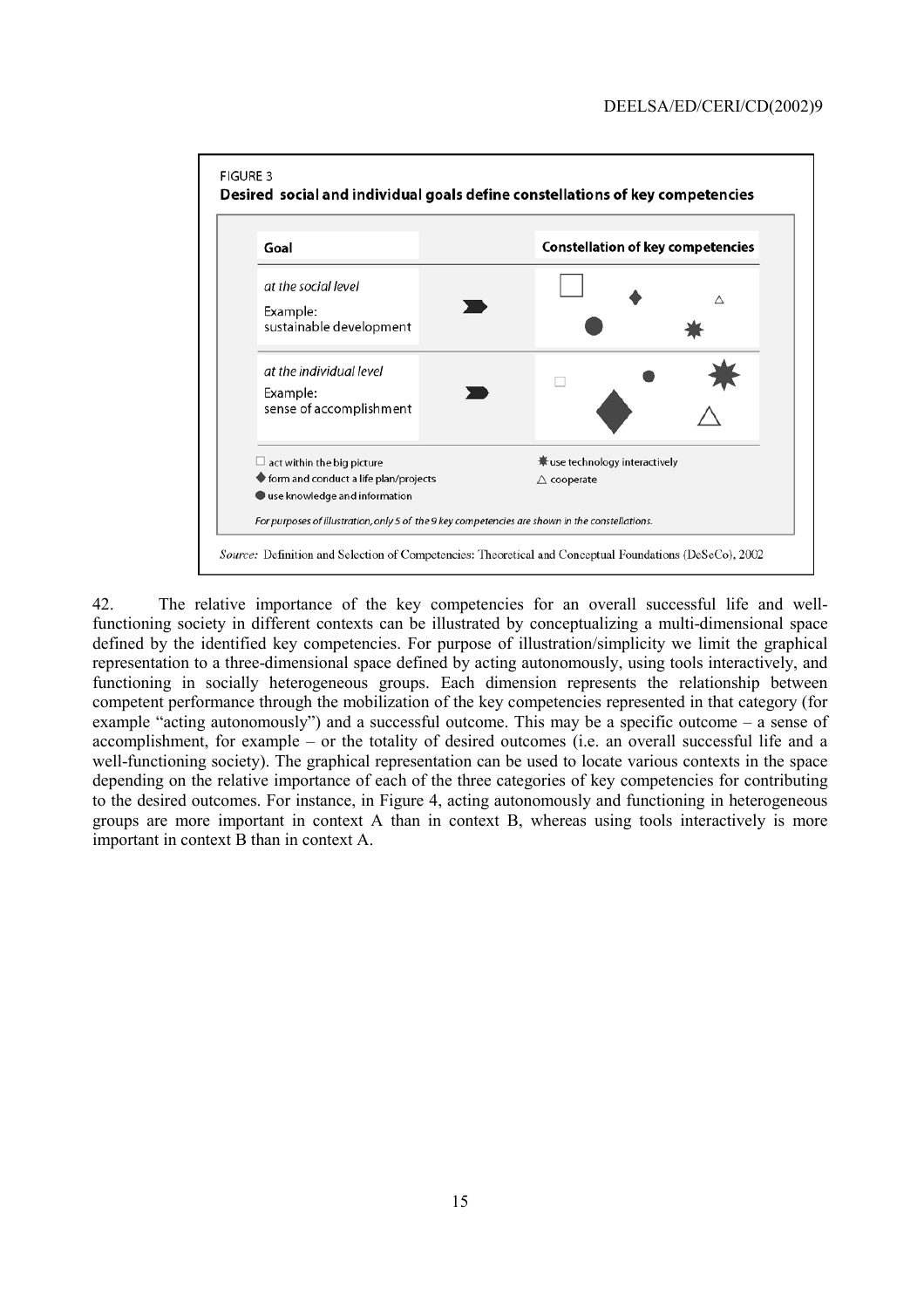

# **TOWARDS A COHERENT ASSESSMENT PROGRAM**

The OECD is invited to recognize the implications of DeSeCo's work for the development of a 43. coherent cyclical assessment program that includes youth and adults and policy-relevant indicators. To this end, DeSeCo RECOMMENDS that a future program of assessment of competencies should develop both the conceptual understanding and the organizational know-how needed to advance this work in a number of areas.

### **Implications of conceptual issues**

44. Among conceptual issues that need to be addressed, DeSeCo recommends that further work should:

CONSIDER the complex nature of key competencies and their multi-dimensional reference points.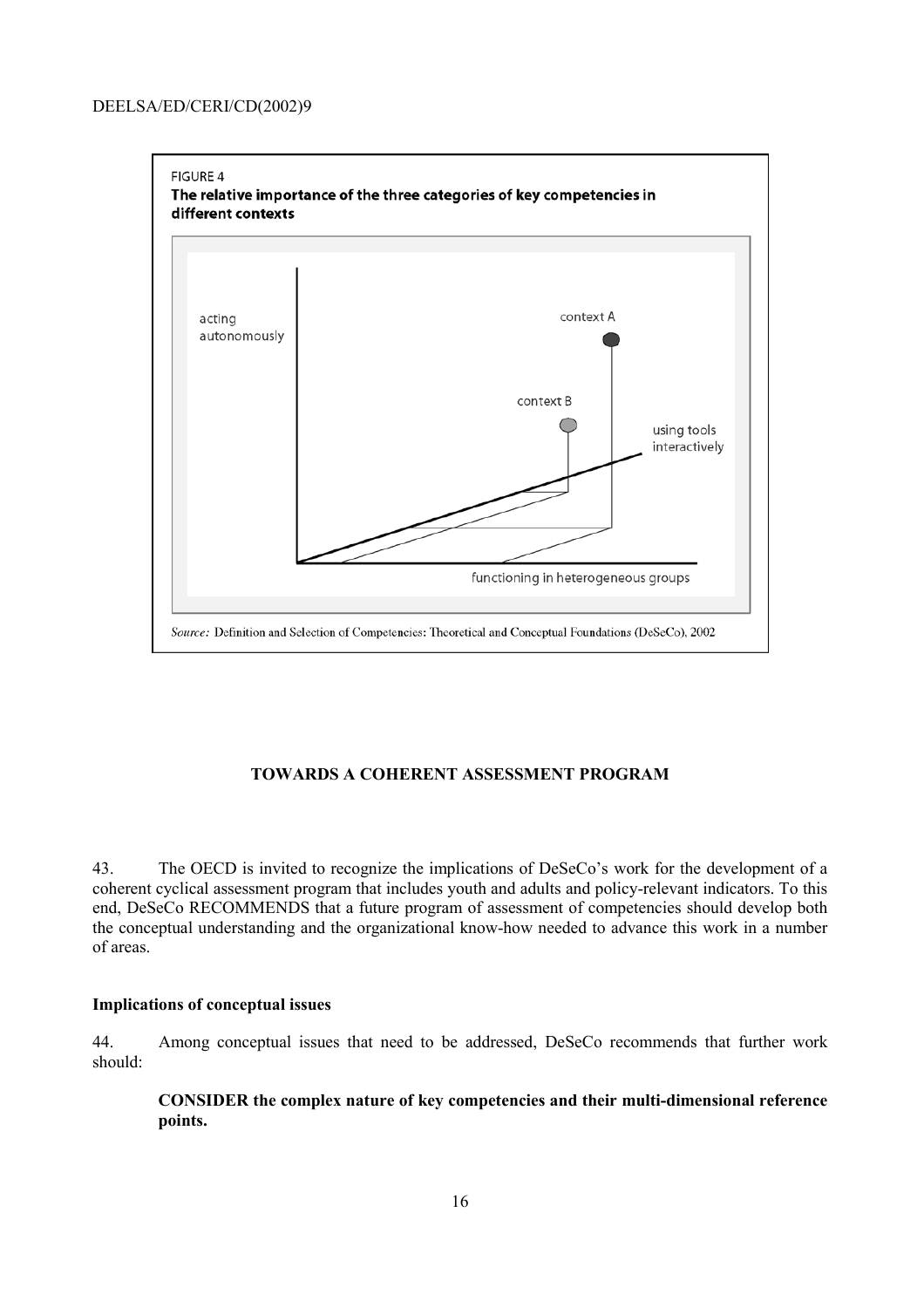It is important to acknowledge that there are multiple, interrelated key competencies, each of 45. which includes aspects such as attitudes, motivation and emotion as well as cognitive elements. Assessments therefore should seek to integrate and relate cognitive and non-cognitive dimensions, and these, also, should be related to social, economic and political contexts as well as desired outcomes, broadly defined. Another challenge for assessment is to explore the patterns which make up the constellations, the interplay among the various key competencies. To do justice to the multi-dimensional reference points of key competencies, to measure them validly and reliably and to interpret the significance of the results, a variety of methods need to be considered. Relevant data may be derived from multiple sources, including but not limited to the collection of data through large-scale assessments.

### TAKE INTO ACCOUNT that competencies and their components exist on continua ranging from the low basic level to the high self-authoring level of competence.

 $46.$ Competencies are assumed to exist on continua, although further research is necessary to more fully conceptualize this idea. It is therefore not a matter of assessing whether an individual does or does not possess a particular competence or a component, but rather of determining where along the continuum from a low to high competence level an individual's performance falls. It is important that frameworks and items in assessments of key competencies include the complete range. This should include the selfauthoring level of mental complexity, in which individuals ground their decisions and actions in critical thinking and a reflective/integrative/holistic approach (see paragraphs 29-30). By recognizing the existence of continua (or continuous scales, using more technical terms), levels of proficiency (i.e. bands of scores along the scales) can then be identified for analytic purposes and for aiding interpretation of the scores.

### **INCLUDE** both young people and adults.

47. Psychology has shown that competence development does not end at adolescence but continues through the adult years. Cognitive and non-cognitive development proceeds in terms of changing internal mental structures rather than simply adding new pieces to a set of knowledge items. Further, evidence shows that competencies can deteriorate or be lost altogether if they are not actively used. As a result, assessments of competencies of young people alone cannot preview the full picture of key competencies of adults

#### USE the three categories of key competencies as an overarching conceptual basis for mapping and further conceptualizing the key competencies identified.

The three broad categories of key competencies, acting autonomously, using tools interactively, 48 and functioning in socially heterogeneous groups are proposed as a conceptual basis for the development of statistical indicators of individually based key competencies. They can also act as a reference point for interpreting empirical results about learning and teaching outcomes.

49 The DeSeCo process afforded an opportunity to examine the theoretical justification for what has been measured to date in ALL and PISA, for example, reading literacy, mathematical literacy/numeracy, and scientific literacy. The DeSeCo work confirms the theoretical relevance of these competencies to the category using tools interactively and places them in a larger theoretical context. Analysis of data from the available studies documents the existence of significant variation of these measures, both within and between countries, and confirms that these competencies are socially and economically important.

Future assessment should therefore be guided by DeSeCo's conceptual work and build on the 50. experiences of PISA and ALL by taking advantage of these conceptual, theoretical, and empirical frameworks that currently can support internationally valid, reliable, and comparable assessment of competencies.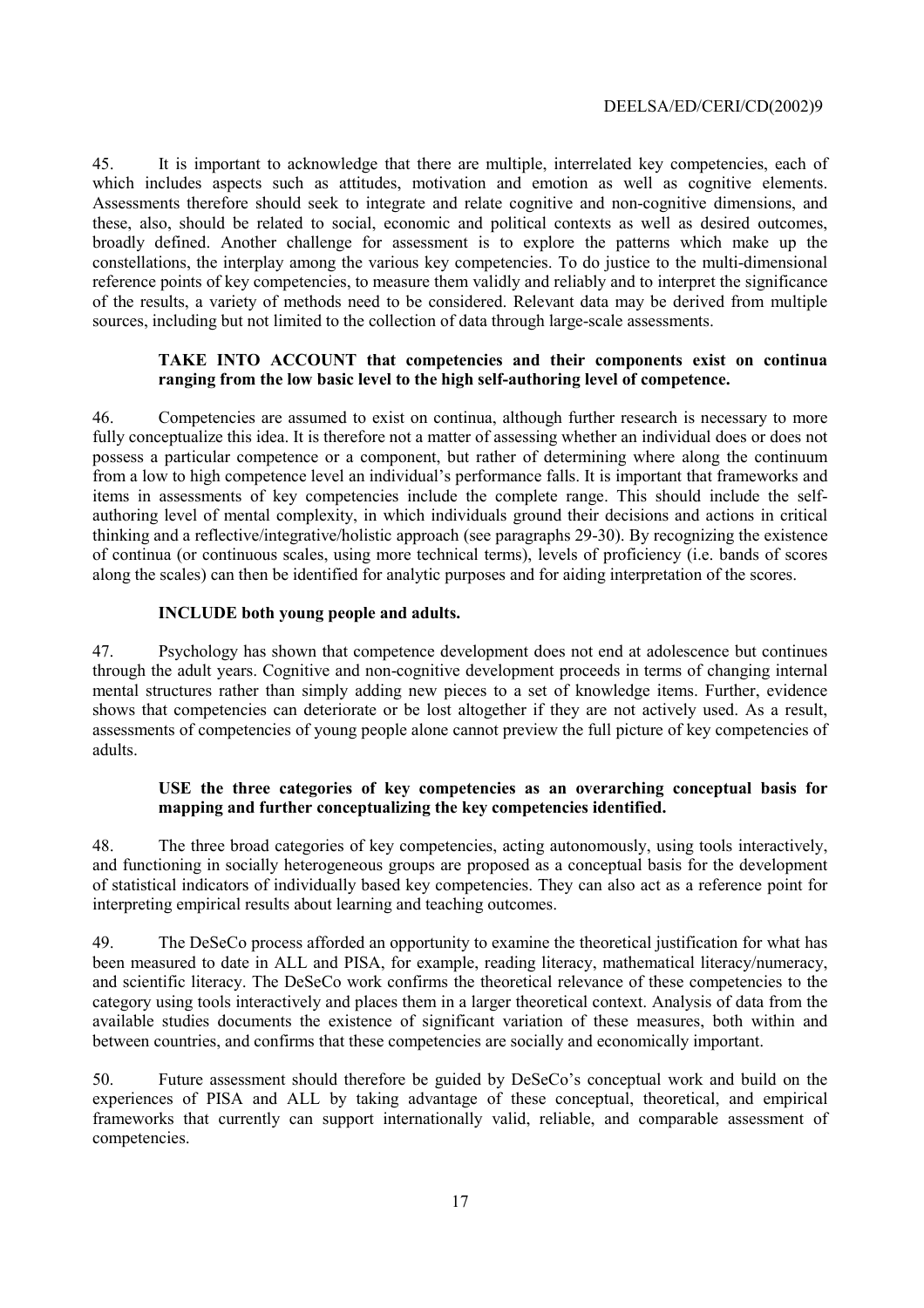### DIRECT efforts to develop assessments of new competencies related to acting autonomously and functioning in heterogeneous groups.

 $51.$ With the exception of initial efforts related to acting autonomously (self-regulated learning in PISA) and functioning in socially heterogeneous groups (exploration of teamwork for ALL), international comparative assessments have focused on competencies which are related to using tools interactively – an area for which theory provides a basis for measurement. Future research efforts in the field of key competence should concentrate on the development and validation of measures related to acting autonomously and functioning in socially heterogeneous groups. Key competencies in these areas are much more socially and culturally embedded concepts, a fact that must be taken into account in the development of internationally comparable measures. The primary focus on new competence domains should not preclude continued research and development of the competencies included in the category using tools interactively, in particular with respect to representation of the self-authoring level. (See paragraph 30 for a description of the self-authoring level of mental complexity.)

52. Significant progress in the opening up of new competence domains for coherent assessment will take time and cannot be expected to yield ready-made measures in the near future. A significant research effort is needed to make substantial strides in the breadth of new competencies that can be meaningfully included in large-scale assessments.

#### **DESIGN** a coherent assessment program guided by the information needs of policymakers.

53 The design of a coherent assessment program of competencies needs to be guided by the desired statistical indicators relevant to social and economic policy. For example, in order to provide profiles of the distribution of competence across different social and economic groups, it is necessary to include the appropriate background variables. Data from studies such as PISA, IALS, and TIMSS have already demonstrated that significant differences exist both within and between countries with respect to the level and social distribution of competence. The factors that underlie changes in the availability of competence to societies are also of policy interest. Ideally, such understanding would flow from longitudinal studies. But in their absence, a regular cycle of cross-sectional surveys can serve to monitor trends, including changes that can be attributed to improvements in the quality of education or educational expansion. Finally, as with any survey data, variation is necessary to identify statistical relationships. Understanding the factors that lead to the acquisition of competencies and the degree to which they influence outcomes all require data from a significant number of countries that are themselves heterogeneous with respect to competence, context and outcomes. Such heterogeneity can only be found outside the OECD context, suggesting a necessity for partnerships with other international organizations to enable collection in developing countries.

### **Organizational considerations**

#### NURTURE the dialogue between policy makers and researchers as part of the development process.

54. Good governance and effective policy-making rely on information, data, and statistics, which are based on sound foundations. This requires a sustained dialogue and exchange between policy makers and researchers. With regard to key competencies, policy makers need to reach consensus on the value of measuring some key competencies or components of competencies and not others (considering factors such as whether they are amenable to policy manipulation), and researchers need to provide further conceptual input during the consensus process and guidance on the feasibility of developing valid and reliable measures of new theory-grounded constructs. It is important to provide a forum that allows for the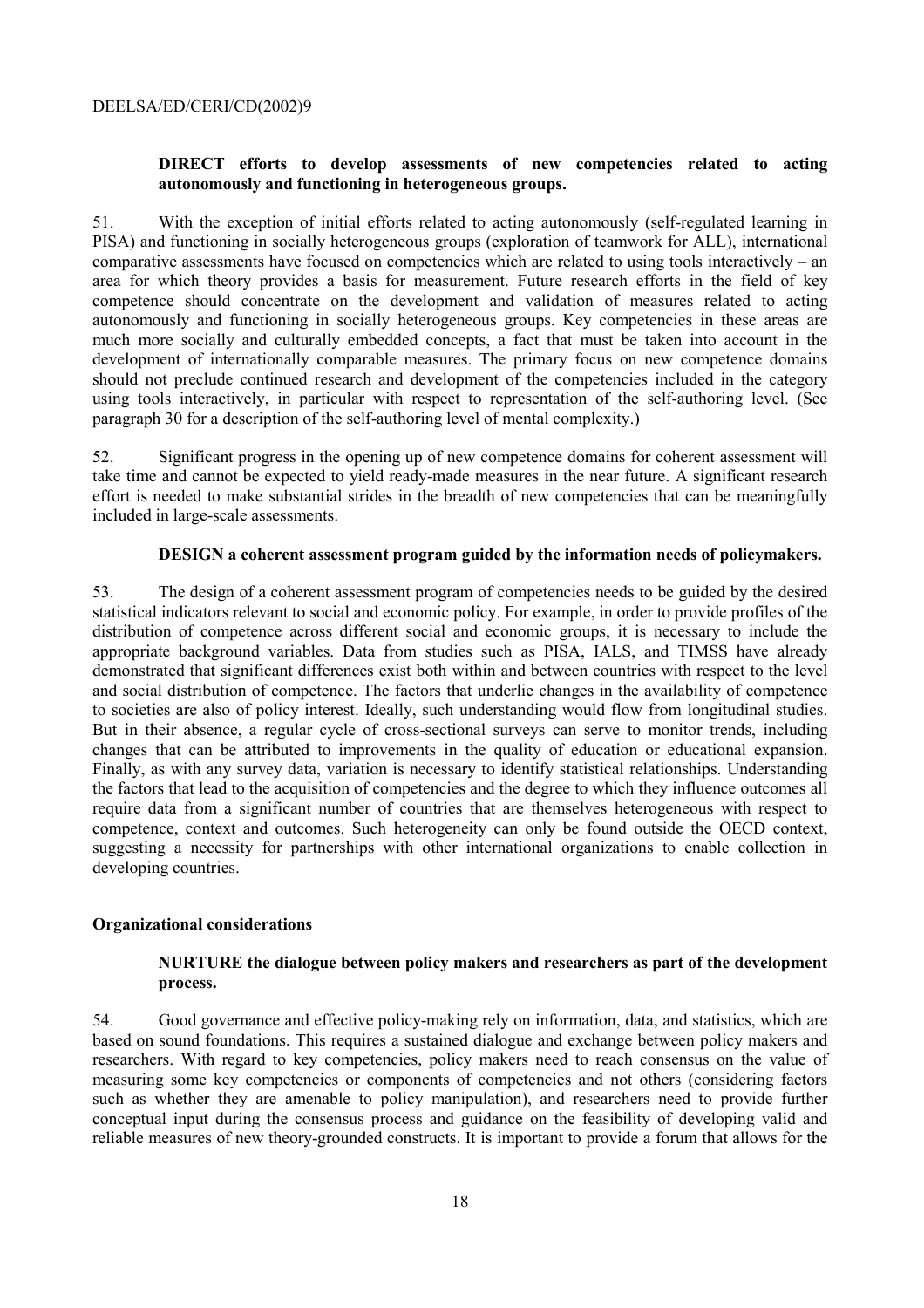joint participation of the research community and policy makers. The concepts developed so far should and could be used also in the processes of reflection associated with other ongoing work related to competencies and thus influence policy development.

#### **ESTABLISH** appropriate institutional mechanisms for supporting and coordinating research and development and coherent assessment programs.

55. Building a coherent assessment program based on solid theoretical and conceptual foundations is by necessity a long-term endeavor. Further development of both strands, the theoretical and empirical, requires applying a combined top-down and bottom-up approach. Meeting this challenge represents a major task, one that will need to be given sustained political and financial support over many years. A coordinated long-term research and development activity under the auspices of the OECD requires appropriate mechanisms for continuing the theoretical and conceptual activities that underpin the work, setting priorities and channeling resources, and coordinating the necessary investments. These should include existing forums such as the Indicators of Education Systems (INES) Network A, which was responsible for developmental work that led to the assessment domains for PISA. The OECD should also, more generally, play a role in ensuring a sustained interdisciplinary, research-oriented approach to the topic.

Although the work of DeSeCo was undertaken in the context of OECD countries, the UNESCO 56. Institute for Statistics, the World Bank, the United Nations Secretariat, the United Nations Development Program and the International Labour Organisation have indicated their interest in the topic and in DeSeCo's overarching conceptual work. Partnerships with these and other organizations will need to be further explored to facilitate participation of non-OECD countries in the debate on key competencies and their assessment.

57. Experience suggests that it is important to separate framework development and data production from data use, particularly where the data are politically sensitive. Governance and management of competence assessments should build on the institutional partnership model, with responsibility for the scientific coherence of the study resting with the executing consortium, and strategic oversight and guidance remaining the responsibility of the committee of participating countries.

58. It is important to recognize that there is a risk that the overarching conceptual approach and the necessary iterative process will be lost unless they are given a specific place in the organizational structure quite separate from efforts targeted to specific surveys, with appropriate dedicated funds. DeSeCo's approach of bringing together countries and experts from different disciplines, sectors, and organizations, and of organizing symposia as a means for debate, exploration and reflection for a diverse audience is a recommendable model for maintaining a broad, interdisciplinary and policy relevant perspective on the topic and for maintaining an iterative relationship between theoretical and empirical work. For instance, a third international symposium focusing on the current "state of the art" in relation to key competencies and their contribution to desired outcomes could be scheduled for five years' time. By then, results from PISA and ALL will be available to speak empirically to issues raised by the work of DeSeCo.

### **ENCOURAGE** governments to implement an assessment of adult competencies that is conducted on a regular cycle, starting with the current ALL assessment and followed by a common assessment beginning in 2010.

59. From the perspective of a coherent long-term assessment program built on DeSeCo, it is highly desirable to implement an assessment of adults with a common cyclical schedule – analogous to the PISA model of rotating emphases in the cycle of assessments. Thus, as a first step and as a means to furthering the work on adult assessment in the long term, the OECD is invited actively to encourage countries to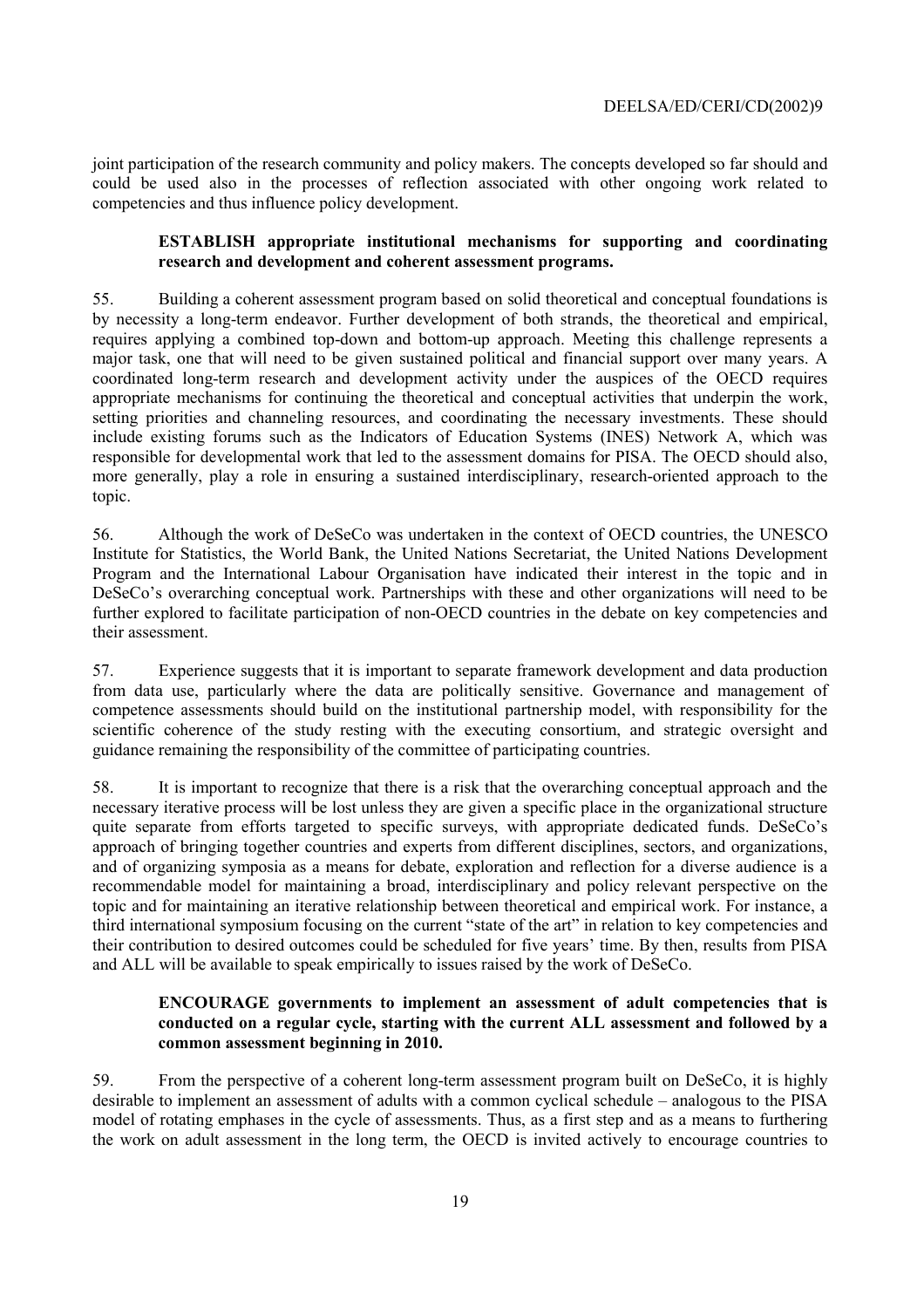participate in the current ALL survey in 2002-03 or in a second round provisionally scheduled for 2004-05. Depending on whether or not they participated in IALS/SIALS, participation in the current ALL survey would provide countries with first or second measures related to literacy.

Widespread participation of countries would increase the policy interest in the data flowing from  $60<sub>1</sub>$ ALL by offering broader, international comparisons. It would also increase the scientific utility of the ALL survey. For example, it would increase the heterogeneity of data, which is important for identifying underlying causal structures. Further, a second observation for those countries that participated in IALS/SIALS would provide important information on the rate at which competence profiles evolve in adult populations. Such information is indispensable for determining the optimal period of time which should elapse between measurements.

61. Apart from increasing the scientific utility of the current adult assessment and its policy interest, widespread participation in the current ALL study in 2002/2005 is desirable in order to facilitate the movement of countries towards a common schedule for adult assessment, which would be beneficial both for policy-related reasons and for enhancing the scientific utility of the assessment program. Limiting the current ALL survey to a single second cycle of collection in 2004-05 would open the way to the implementation of an all-country adult assessment on a common schedule in 2010.

62. The 2010 adult assessment should focus on competencies in the domain of functioning in socially heterogeneous groups. Concentrated research and development in this domain will be necessary, building on the efforts undertaken in ALL to measure teamwork and cooperation. Relevant items related to using tools interactively should be retained as a minor focus to maintain continuity across assessments and to develop a better understanding of how key competencies manifest themselves and form constellations in different socio-economic and cultural contexts (Figure 5).

| Category<br>Time frame | <b>Using tools</b><br>interactively        | <b>Functioning in</b><br>heterogeneous<br>groups | Acting<br>autonomously |
|------------------------|--------------------------------------------|--------------------------------------------------|------------------------|
| 2003/2005              | Main focus<br>(e.g. literacy,<br>numeracy) | Explorative<br>(teamwork)                        |                        |
| 2010                   | Minor focus                                | Main focus                                       | Explorative            |
| ???                    | Minor focus                                | Minor focus                                      | Main focus             |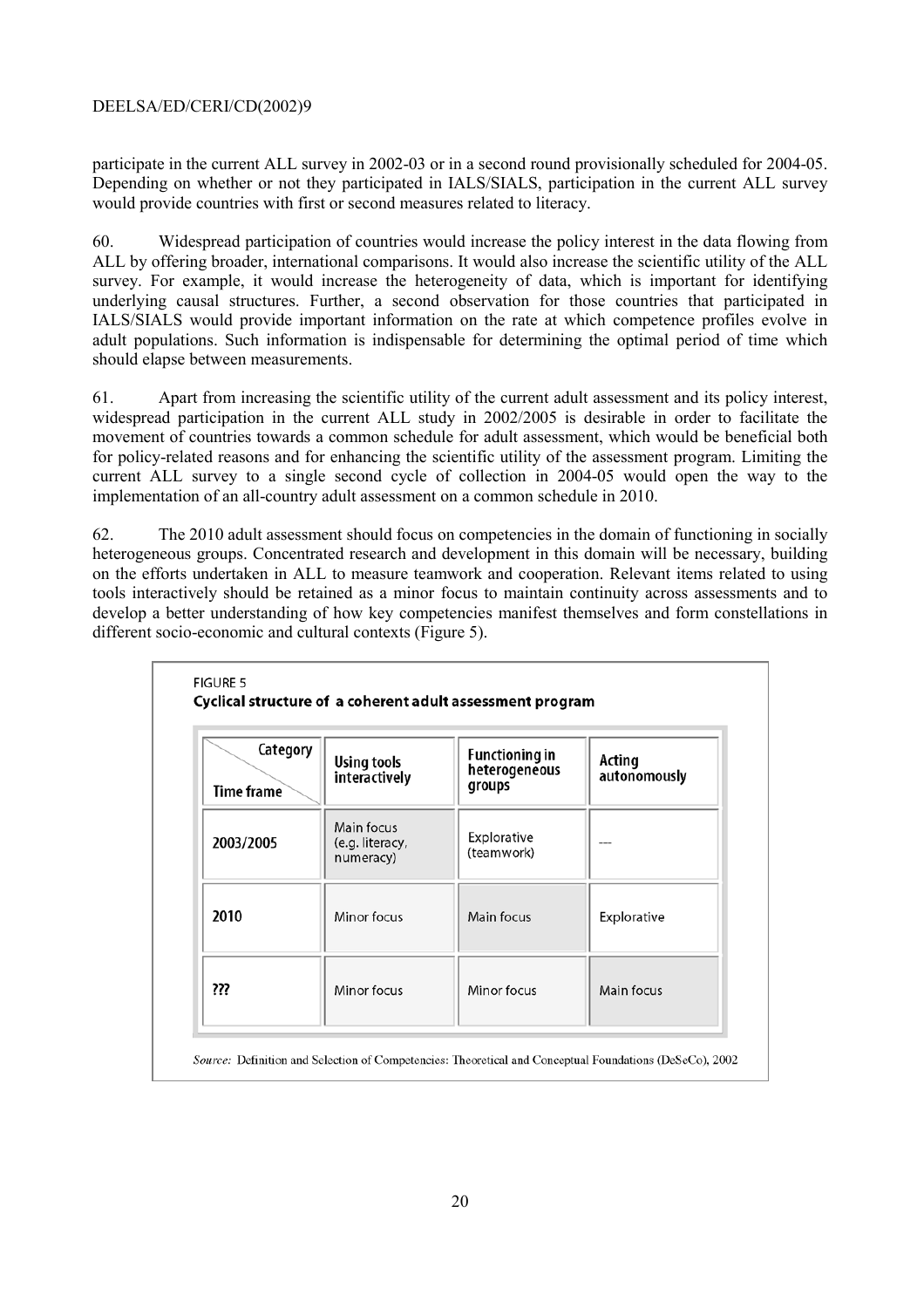# **RESEARCH AGENDA FOR THE FUTURE**

The OECD is invited to RECOGNIZE the importance of and need for a co-ordinated 63 research agenda and continued interdisciplinary collaboration and to ENCOURAGE continued fundamental research and development work on the topic of key competencies.

In particular, DeSeCo recommends activities along two tracks: 64.

> INVESTING in research activities related to the development of assessments in the shortand medium-term:

### Review of existing literature and current activities

65 An important first step in moving from a broad conceptual framework toward a coherent assessment program is to review existing literature and current activities at the international level that relate to the conceptual framework developed by DeSeCo and have potential for contributing to future efforts

66. DeSeCo's country contribution process showed that a variety of interesting and relevant initiatives and activities which are related to key competencies exist at the country level, some of them conducted in different sectors. The relevance of these national efforts and experiences should be explored from the international stance when developing assessment programs, choosing appropriate methodologies, and analyzing results.

As current activities in the INES Project and OECD have demonstrated (for example, in the 67 cognitive domains in PISA and ALL), development activities are often most effective when they build on successful experiences with similar activities at the national or local levels. This component, or phase, of assessment development may be thought of more broadly as "literature and environmental scans".

### Specification of domain-specific frameworks and instruments

68. DeSeCo provides an overarching conceptual framework on which an assessment program can be built. However, while this framework clearly, and with a strong theoretical basis, identifies three categories of key competencies and within them a number of key competencies, there is much work to be done in further developing the categories and the competencies as domains for assessment  $-$  i.e. specifying domain-specific assessment frameworks and instruments. This would include activities such as: developing working definitions of the domains; describing the assumptions that underlie the definitions; determining how assessment tasks should be organized; identifying key task characteristics and how they can be operationalized; and suggesting schema for interpreting results.

### **Exploration of adequate methodologies**

69. Recognizing the ever more fundamental and widespread role that technology plays in OECD countries, this strategy paper anticipates that within the next ten years, there will be a demand for, at the least, computerized delivery of assessment and, at the most, fully adaptive and interactive assessment. In addition to allowing for more efficient use of testing time, going beyond "pen and paper" tests offers the potential for including tasks that are similar to those outside the assessment situation, thus enhancing the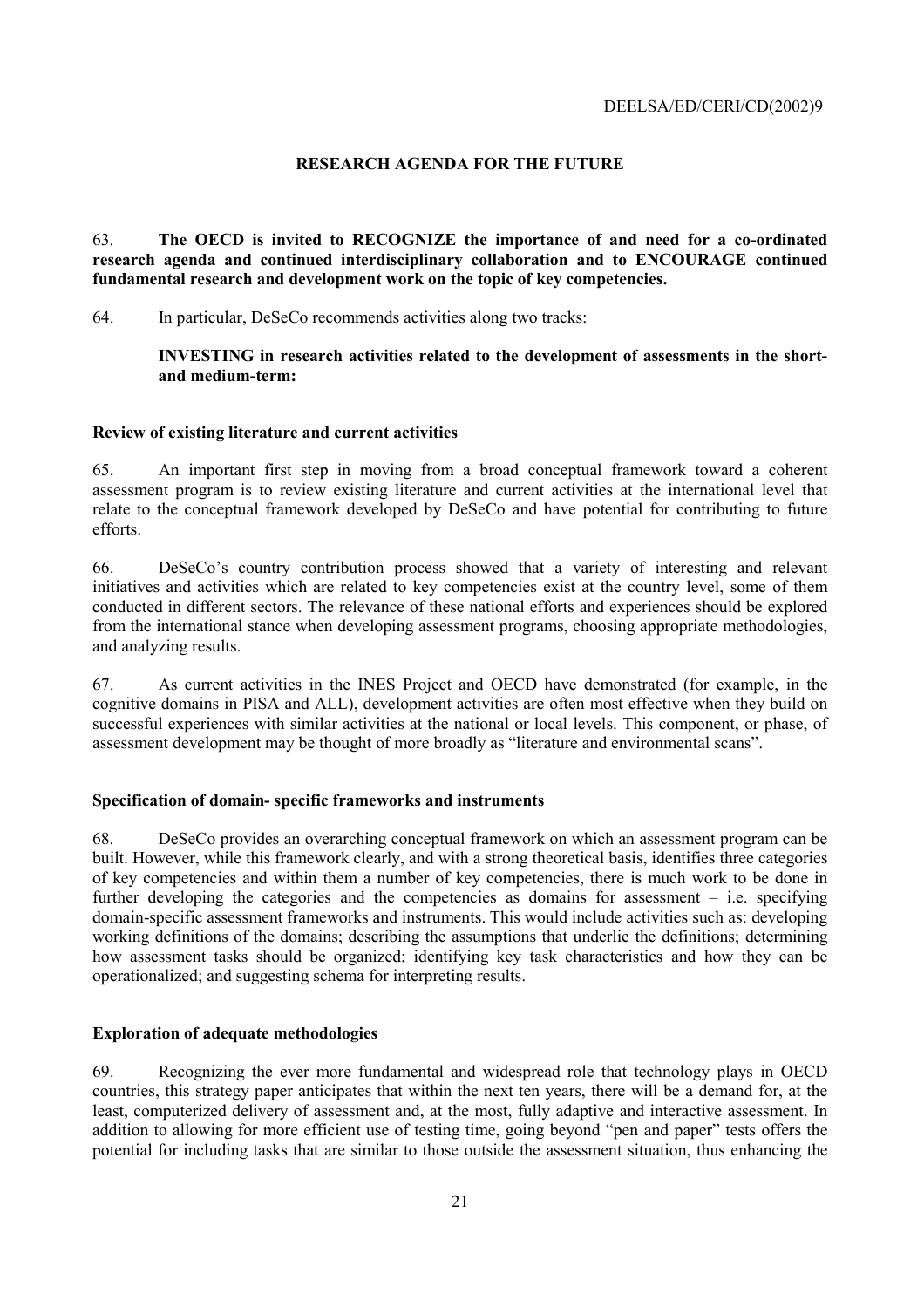validity of assessments across different contexts. Because many technological barriers (such as different operating systems or different degrees of access) currently exist, the development of technology platforms that are effective and practical is another important topic for future research and development.

70 Further development work on methodologies which differ from traditional assessment techniques - such as the use of portfolios or performance assessments - should be encouraged to capture the expression of key competencies more accurately. In the shorter term, it could be explored whether  $-$  as a parallel activity to the development of assessment instruments – existing work could contribute to developing indicators of best practice using the conceptual framework provided by DeSeCo.

### Validation and continuous refinement of the overarching conceptual framework

Continued progress will depend on the refinement of DeSeCo's overarching conceptual frame of 71. reference used to guide the selection, measurement and interpretation of data from assessments related to adults and young people. The consolidation of this frame of reference for key competencies as proposed by DeSeCo can only be accomplished through a sustained iterative process of confrontation with empirical data. Thus, conducting empirical studies is crucial for investigating the validity of the framework and to propose refinements. An important and necessary step is the systematic analysis of the existing assessment frameworks prepared for international assessment programs (in particular PISA, IEA school-based surveys, and ALL). It should be possible to situate them in a systematic manner within the overarching conceptual frame of reference, in particular with regard to the three categories for key competencies proposed by  $DeSeCo$ 

### **INVESTING** in theory-oriented, interdisciplinary research

# Enhancing the development of key competencies

Key competencies are assumed to be  $-$  at least to some extent  $-$  learnable and teachable. The 72. learnable and the teachable elements, therefore, need to be specified. Clearly, school is and remains an important institution responsible for providing learning and teaching opportunities. However, other institutions are also responsible for fostering many of the key competencies identified. The specific roles that various social institutions play in enhancing the development of key competencies, and the most effective pedagogical strategies and methods, need to be further explored within a lifelong learning perspective.

### Key competencies and their contribution to desired outcomes

73. Following the logic of human and social capital, key competencies are defined as competencies that potentially contribute to important valued outcomes, i.e. a successful life in terms of quality of life and a well-functioning society in terms of the quality of the society. Further research is needed to specify the conceptual linkage, at the micro and macro level, between key competencies and the desired outcomes, including, but not limited to, economic performance. DeSeCo's work, in particular the three categories of key competencies, should be linked to OECD's work on human and social capital and the insights should feed into the overarching frame of reference for key competencies. In addition, broader measures of success and well-being will need to be considered. The relevance of concepts and tools from normative economics, social choice theories, and theories of distributive justice should be explored.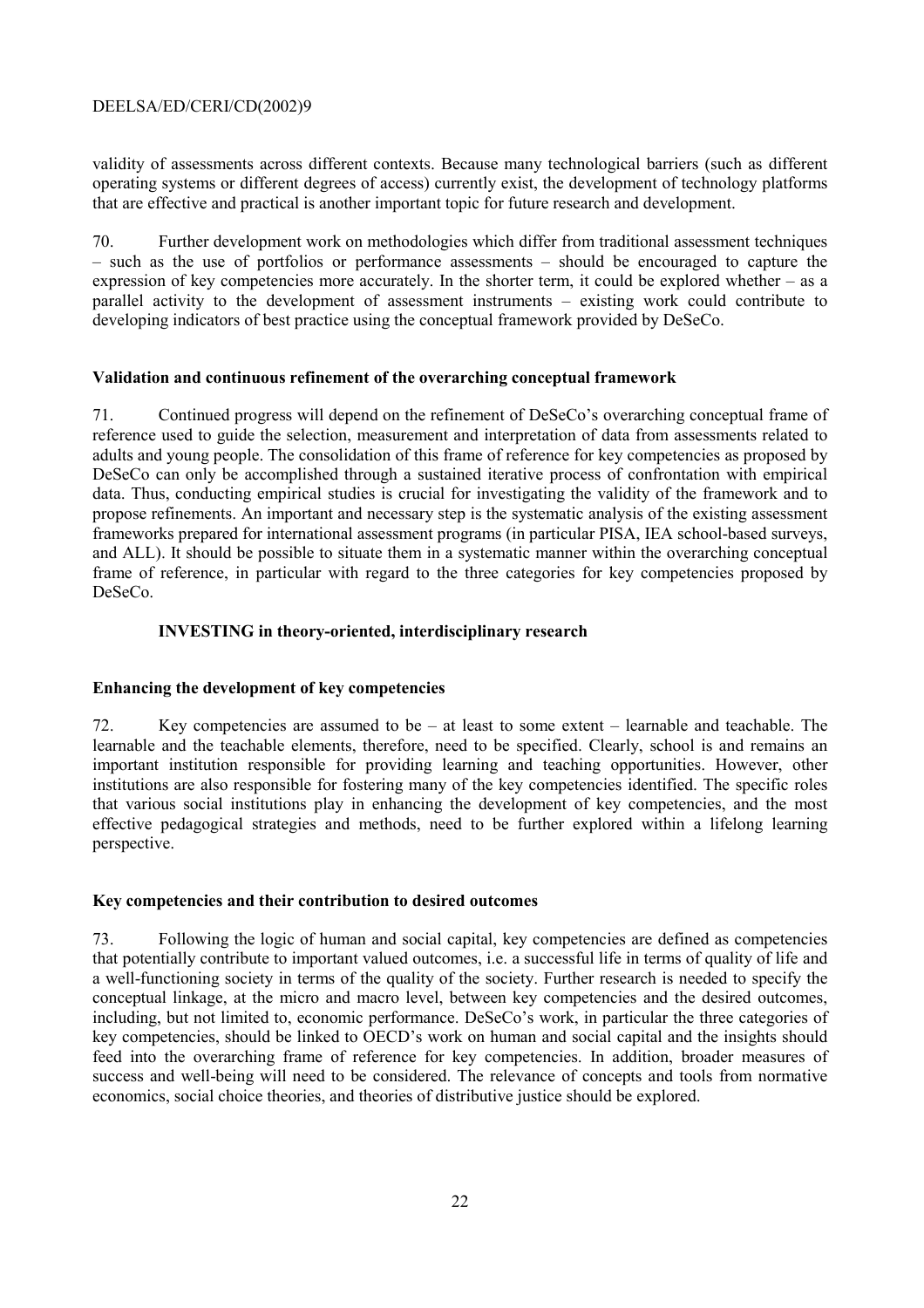### **Contextual variation**

The hypothesis that many underlying overall social objectives, such as sustainable development 74 and personal security, are universal is complemented in DeSeCo's conceptualization by the idea that these objectives take different forms, depending on the broad social context of values and social conditions. Further, these contextual elements influence the constellations of competencies that underlie successful action as well as the internal structure of competencies. Depending on the context, meeting the same demand may require a different competence base. In addition, competencies eventually need to fit the many different roles that individuals are called upon to fulfill in their society and throughout their lives. Further research is needed to establish how the identified key competencies play out in different situations for different roles or groups at different stages of life. The ubiquitous influence of different aspects of context on different facets of competencies is an important topic for additional theoretical and empirical research

#### Applicability of DeSeCo's framework beyond the OECD

75. United Nations agencies with global mandates share similar concerns about empowering people to help themselves in alleviating poverty and furthering democracy. Although the work of DeSeCo was undertaken for and in the context of OECD, the hypothesis is that the overarching conceptual frame of reference - and in particular the three broad categories of key competencies - have global validity, though the specificities may differ. The applicability of DeSeCo's framework beyond the OECD context needs to be further explored.

#### Broad and important demands in the economic, political, and other social fields and their implications for the mental structure of competence within the individual

76. A systematic analysis and description of the relevant features of the important personal and social demands facing individuals is necessary, as they define the mental structure of a competence. Much attention has been given to such demands as they play out in the economic environment at the micro and macro level. Further attention needs to be given to their manifestation in other important contexts that are relevant to general performance and well-being of individuals.

#### Individual competencies and group competencies

77. Defining competencies at the individual level does not imply that group and institutional competencies are less relevant. Within the DeSeCo study, the focus has been on the individual rather than on the concept of collective competence. The latter focuses on the prerequisites needed by a group to meet certain demands, which raises other fundamental questions not addressed by the DeSeCo project.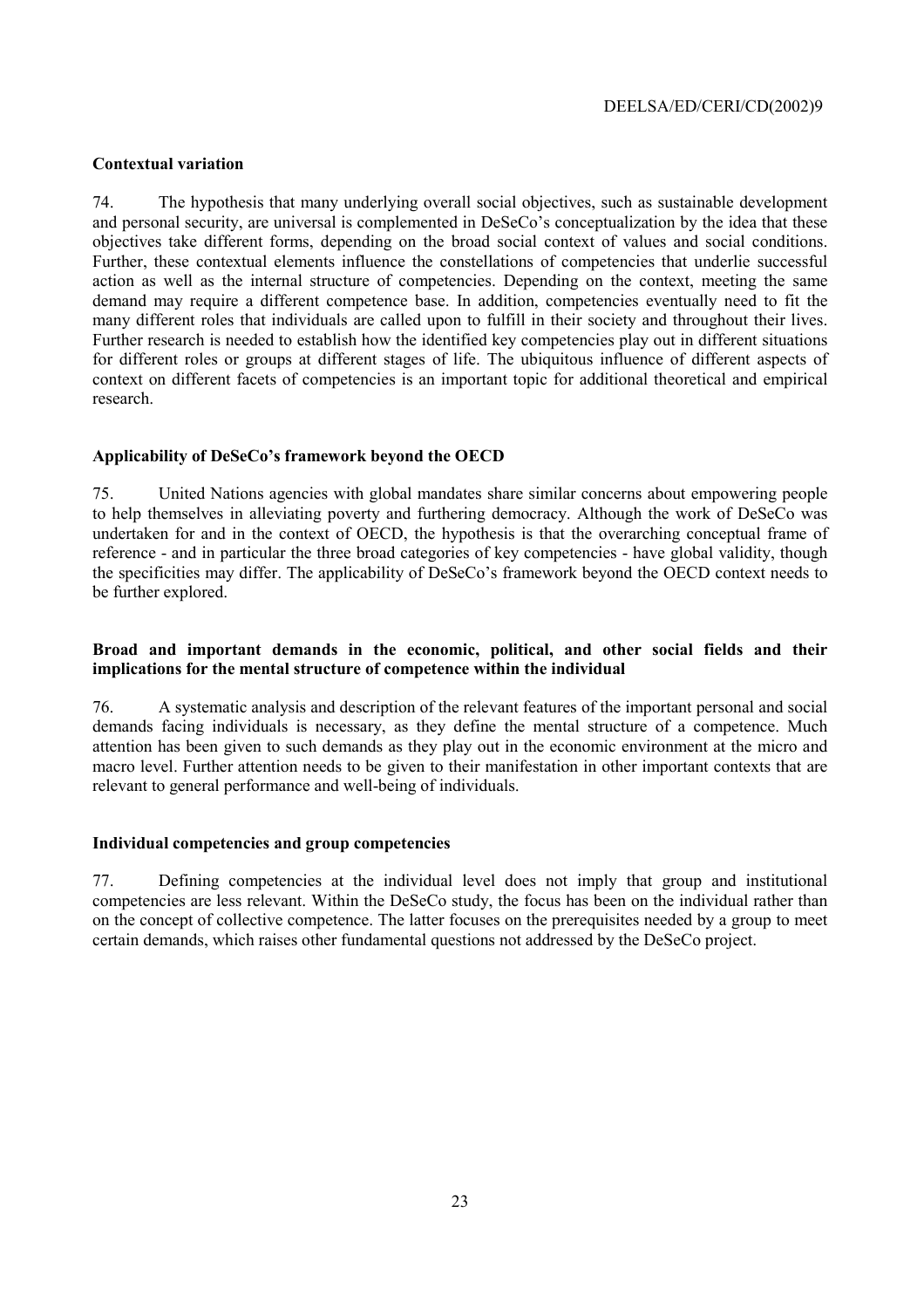#### **BIBLIOGRAPHY**

- Binkley, M., Sternberg, R., Jones, S., & Nohara, D. (1999). An Overarching Framework for Understanding and Assessing Lifeskills. In Frameworks: Working Drafts. Briefing materials for Adult Literacy and Lifeskills Survey National Study Managers meeting, Luxembourg.
- Canto-Sperber, M, & Dupuy, J.-P. (2001). Competencies for the Good Life and the Good Society. In D. S. Rychen & L. H. Salganik (Eds.), *Defining and Selecting Key Competencies* (pp. 67–92). Göttingen, Germany: Hogrefe & Huber.
- Carson, J. (2001). Defining and Selecting Competencies: Historical Reflections on the Case of IQ. In D. S. Rychen & L. H. Salganik (Eds.), *Defining and Selecting Key Competencies* (pp. 32–44). Göttingen, Germany: Hogrefe & Huber.
- Callieri C. (2001). The Knowledge Economy: A Business Perspective. In D. S. Rychen & L. H. Salganik (Eds.), Defining and Selecting Key Competencies (pp. 228-231). Göttingen, Germany: Hogrefe & Huber.
- Delors, J., & Draxler, A. (2001). From Unity of Purpose to Diversity of Expression and Needs: A Perspective from UNESCO. In D. S. Rychen & L. H. Salganik (Eds.), Defining and Selecting Key Competencies (pp. 214–221). Göttingen, Germany: Hogrefe & Huber.

DeSeCo Project Web Site. (2002). Retrieved August 30, 2002 from www.deseco.admin.ch.

- Fratczak-Rudnicka, B., & Torney-Purta, J. (2001, October). Competencies for Civil and Political Life in Democracy. In Additional DeSeCo Expert Papers, briefing materials prepared for DeSeCo's 2<sup>nd</sup> International Symposium, Neuchâtel, Switzerland: Swiss Federal Statistical Office.
- Gilomen, H. Rychen, D.S. and Salganik, L.H.. (2001). Concluding Remarks. In D. S. Rychen & L. H. Salganik (Eds.), *Defining and Selecting Key Competencies* (pp. 247–251). Göttingen, Germany: Hogrefe & Huber.
- Goody, J. (2001). Competencies and Education: Contextual Diversity. In D. S. Rychen & L. H. Salganik (Eds.), *Defining and Selecting Key Competencies* (pp. 175–190). Göttingen, Germany: Hogrefe & Huber.
- Harris, B. (2001). Are All Key Competencies Measurable? An Education Perspective. In D. S. Rychen & L. H. Salganik (Eds.), *Defining and Selecting Key Competencies* (pp. 222-227). Göttingen, Germany: Hogrefe & Huber.
- Haste, H. (2001). Ambiguity, Autonomy, and Agency: Psychological Challenges to New Competence. In D. S. Rychen & L. H. Salganik (Eds.), *Defining and Selecting Key Competencies* (pp. 93–120). Göttingen, Germany: Hogrefe & Huber.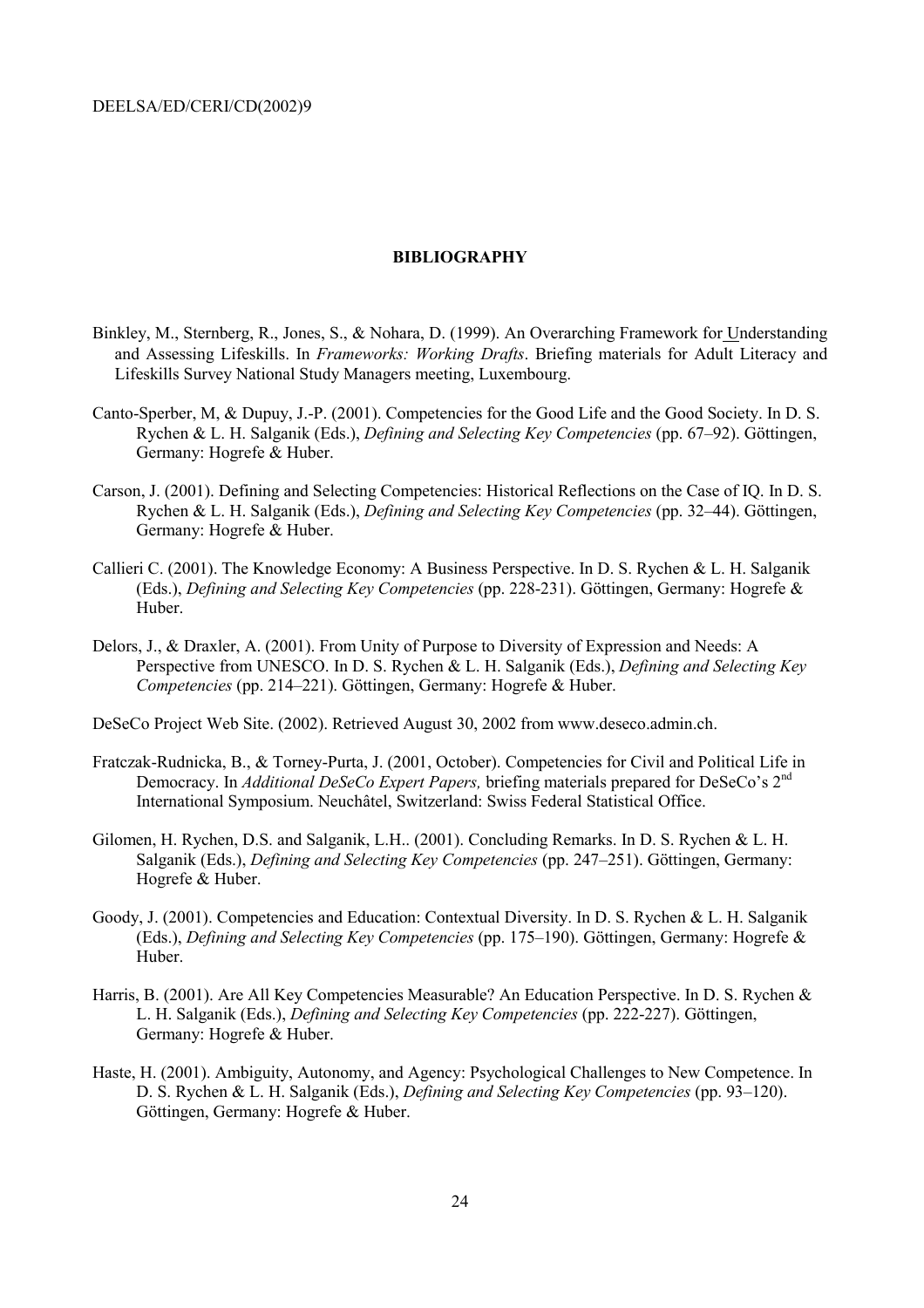- Farrugia, J.-P. (2001). Competency Management as an Investment: A Business Perspective. In D. S. Rychen & L. H. Salganik (Eds.). Defining and Selecting Key Competencies (pp. 93–120). Göttingen. Germany: Hogrefe & Huber.
- Kegan, R. (2001). Competencies as Working Epistemologies: Ways We Want Adults to Know. In D. S. Rychen & L. H. Salganik (Eds.), Defining and Selecting Key Competencies (pp. 192-204). Göttingen, Germany: Hogrefe & Huber.
- Keating, D. P. (2001, November). Definition and Selection of Competencies from a human development perspective. In Additional DeSeCo Expert Papers, briefing materials prepared for DeSeCo's 2<sup>nd</sup> International Symposium. Neuchâtel, Switzerland: Swiss Federal Statistical Office.
- Levy F., & Murnane, R. J. (2001). Key Competencies Critical to Economic Success. In D. S. Rychen & L. H. Salganik (Eds.), *Defining and Selecting Key Competencies* (pp. 151–174). Göttingen, Germany: Hogrefe & Huber.
- Oates, T. (2001, December). Key Skills/Key Competencies avoiding the pitfalls of current initiatives. In *Additional DeSeCo Expert Papers,* briefing materials prepared for DeSeCo's  $2<sup>nd</sup>$  International Symposium, Neuchâtel, Switzerland: Swiss Federal Statistical Office.
- Organisation for Economic Co-operation and Development. (1999). Measuring Student Knowledge and Skills: A New Framework for Assessment. Paris: Author.
- Perrenoud, P. (2001). The Key to Social Fields: Competencies of an Autonomous Actor. In D. S. Rychen & L. H. Salganik (Eds.). *Defining and Selecting Key Competencies* (pp. 121–150). Göttingen. Germany: Hogrefe & Huber.
- Ritchie, L. (2001). Key Competencies for Whom? A Labor Perspective. In D. S. Rychen & L. H. Salganik (Eds.), Defining and Selecting Key Competencies (pp. 236–240). Göttingen, Germany: Hogrefe & Huber.
- Ridgeway, C. (2001). Joining and Functioning in Groups, Self-concept and Emotion Management. In D. S. Rychen & L. H. Salganik (Eds.), *Defining and Selecting Key Competencies* (pp. 205–211). Göttingen, Germany: Hogrefe & Huber.
- Rychen, D. S. & Salganik, L. H. (Eds.). (2001). Defining and Selecting Key Competencies. Göttingen, Germany: Hogrefe & Huber.
- Rychen, D. S. (2001). Introduction. In D. S. Rychen & L. H. Salganik (Eds.), *Defining and Selecting Key* Competencies (pp. 1–15). Göttingen, Germany: Hogrefe & Huber.
- Rychen, D.S. and Salganik, L.H. (forthcoming). Key Competencies for a Successful Life and a Wellfunctioning Society: A Frame of Reference for Modern Democratic Societies (Tentative title, DeSeCo Project Final Report). Göttingen, Germany. Hogrefe & Huber.
- Rychen, D.S. and Salganik, L.H. (forthcoming). Proceedings: DeSeCo Symposium on Definition and Selection of Key Competencies, February  $11 - 13$ , 2002. Neuchatel, Swiss Federal Statistical Office.
- Salganik, L. H. (2001). Competencies for Life: A Conceptual and Empirical Challenge. In D. S. Rychen & L. H. Salganik (Eds.), *Defining and Selecting Key Competencies* (pp. 17–32). Göttingen, Germany: Hogrefe & Huber.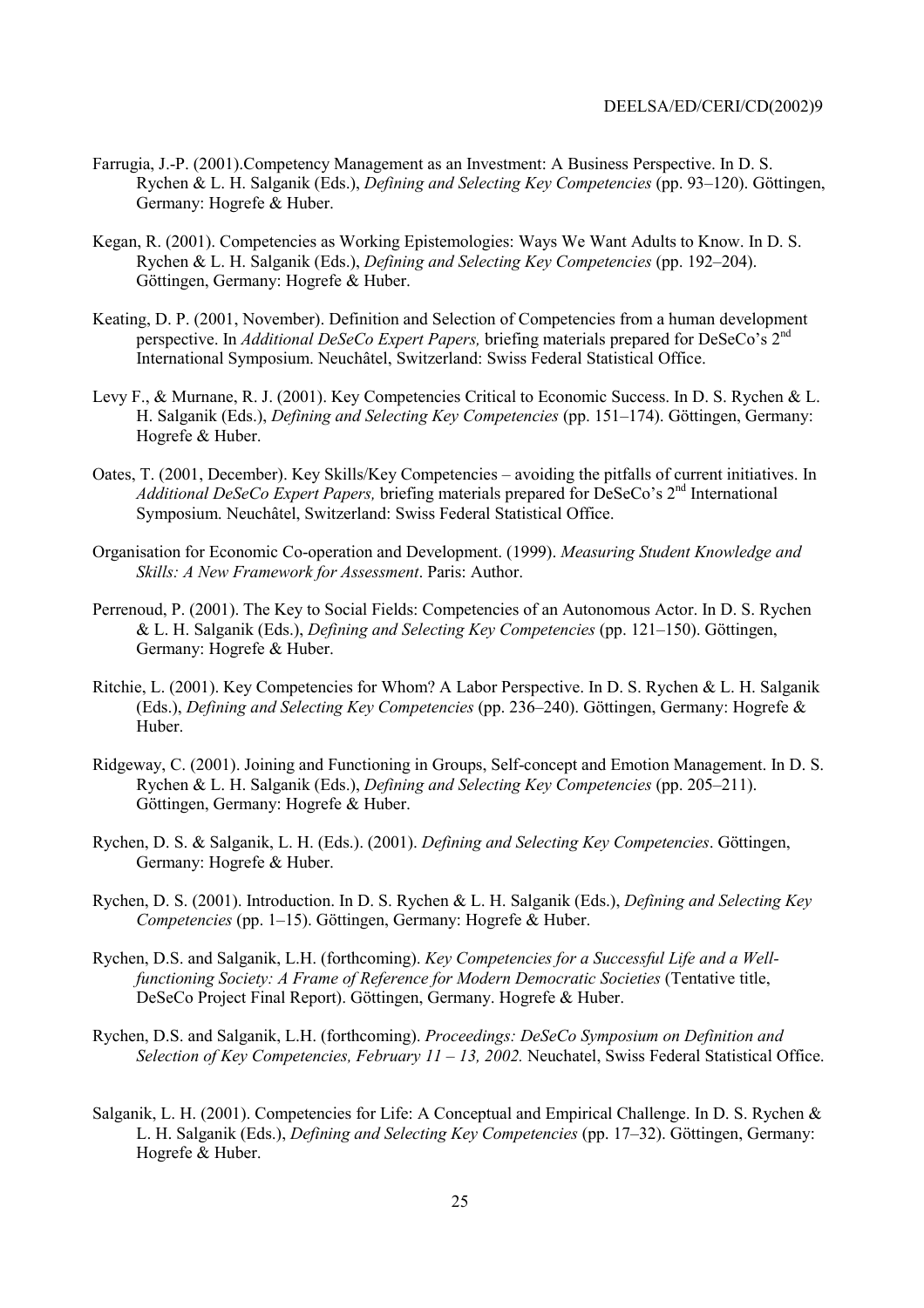- Salganik, L. H. Rychen D. S., Moser U., Konstant J. (1999), *Projects on Competencies in the OECD* Context: Analysis of Theoretical and Conceptual Foundations, SFSO, OECD, ESSI, Neuchâtel.
- Stein, S. Equipped for the Future Content Standards: What Adults Need to Know and Be Able to Do in the  $21^{st}$  Century. (2000). Washington, D.C.: National Institute for Literacy.
- Swiss Federal Statistical Office. (2001). Country Contribution Process: Summary and Country Reports. Briefing materials prepared for DeSeCo's 2<sup>nd</sup> International Symposium. Neuchâtel, Switzerland: Various Authors. (CCP Reports) (http://www.statistik.admin.ch/stat\_ch/ber15/deseco/deseco\_country.htm)
- Swiss Federal Statistical Office. (2001). Additional DeSeCo Expert Opinions. Briefing materials prepared for DeSeCo's 2<sup>nd</sup> International Symposium. Neuchâtel, Switzerland: Various Authors. (http://www.statistik.admin.ch/stat\_ch/ber15/deseco/deseco\_report.htm)
- Swiss Federal Statistical Office. DeSeCo Background Paper. Neuchâtel, Switzerland: Author. (http://www.statistik.admin.ch/stat\_ch/ber15/deseco/deseco-background-paper02.pdf)
- Trier, U. P. (2001, October). Twelve Countries Contributing to DeSeCo A Summary Report. In Country Contribution Process, briefing materials prepared for DeSeCo's 2<sup>nd</sup> International Symposium. Neuchâtel, Switzerland: Swiss Federal Statistical Office. (http://www.statistik.admin.ch/stat\_ch/ber15/deseco/ccp-bac1.pdf)
- Trier U.P. (2001). Defining Educational Goals: A Window to the Future. In D. S. Rychen & L. H. Salganik (Eds.). Defining and Selecting Key Competencies (pp. 241-246). Göttingen, Germany: Hogrefe & Huber.
- Weinert, F. E. (2001). Concept of Competence: A Conceptual Clarification. In D. S. Rychen & L. H. Salganik (Eds.), *Defining and Selecting Key Competencies* (pp. 45–66). Göttingen, Germany: Hogrefe & Huber.
- World Bank. Lifelong Learning in the Global Knowledge Economy, Working Draft. Briefing paper for Education – Lifelong Learning and the Knowledge Economic. A conference organized by The Baden-Württemberg Foundation for Development-Cooperation in cooperation with The World Bank Group and The German State of Baden-Württemberg. Stuttgart, 9-10 October 2002

#### **INTERNATIONAL SYMPOSIA**

- DeSeCo Symposium, Neuchâtel, October 13-15, 1999: http://www.statistik.admin.ch/stat\_ch/ber15/deseco/deseco\_symp99.htm
- DeSeCo Symposium, Geneva, February 11-13, 2002: http://www.statistik.admin.ch/stat\_ch/ber15/deseco/deseco\_int02.htm